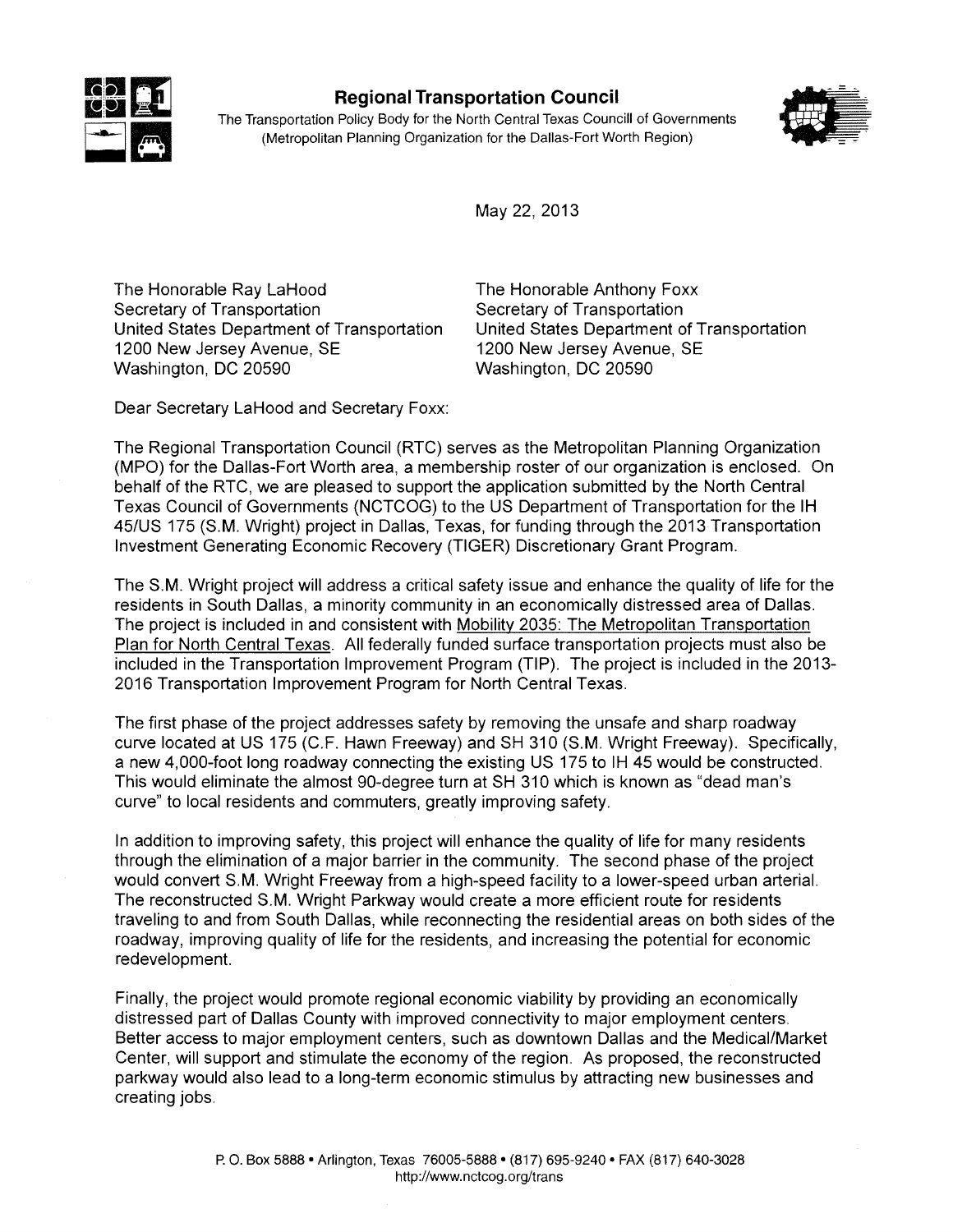Again, the RTC fully supports the 2013 TIGER Grant application submitted by NCTCOG for the IH 45/US 175 (S.M. Wright) project. The project is important and would greatly improve safety, enhance quality of life and promote economic viability. If you have any questions regarding this project, please contact me or Michael Morris, P.E., Director of Transportation for the North Central Texas Council of Governments, at mmorris@nctcog.org or (817) 695-9241. Thank you for your full and fair consideration of this application.

Sincerely,

Bete Kamp

Pete Kamp Chair, Regional Transportation Council Mayor Pro Tem, City of Denton

RH:hc Enclosure

cc: Michael Morris, P.E., NCTCOG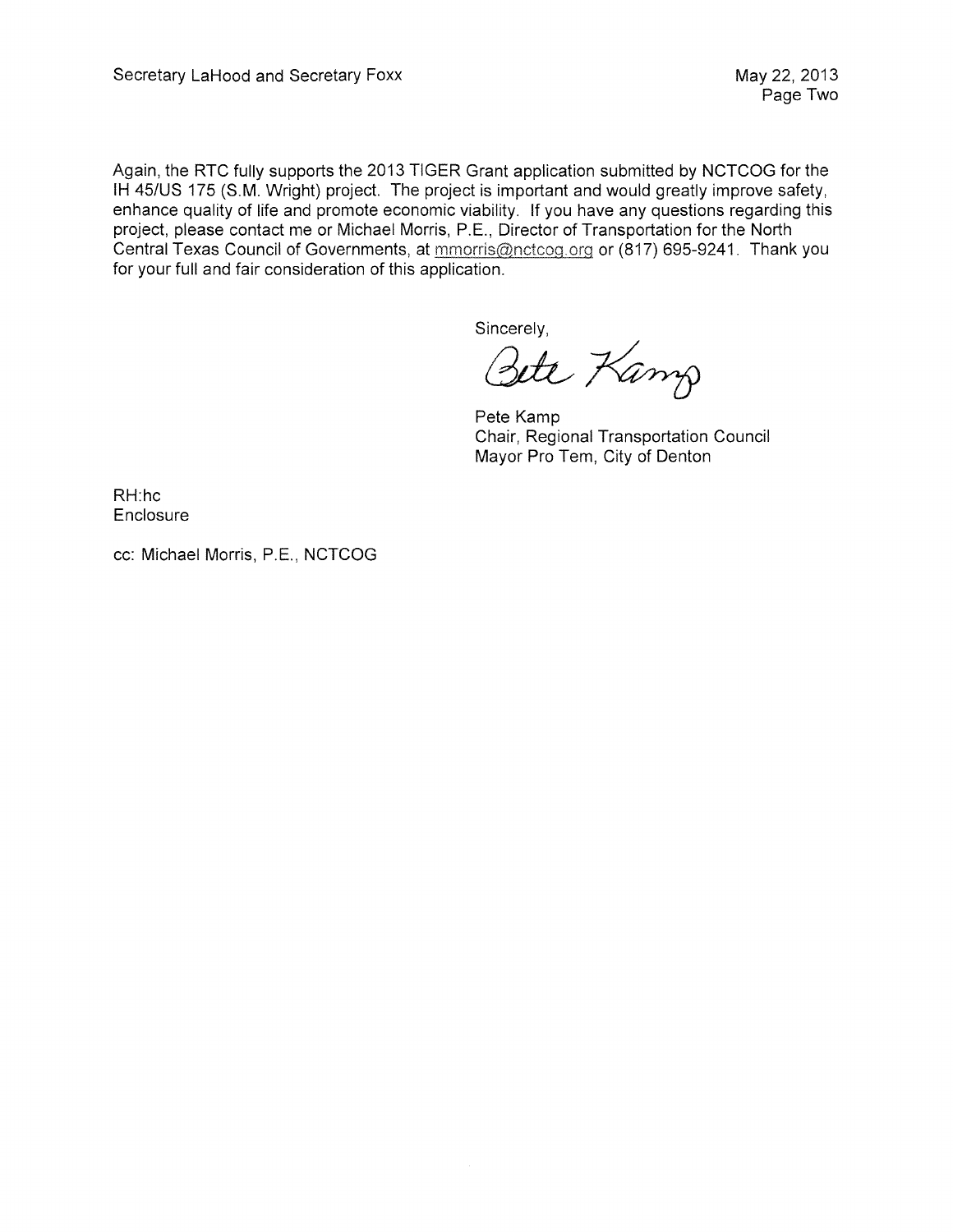# **S. M. Wright Project – Phase 1**

**TIGER Discretionary Grant Application**

**May 2013**



**North Central Texas Council of Governments** 

**Transportation Department**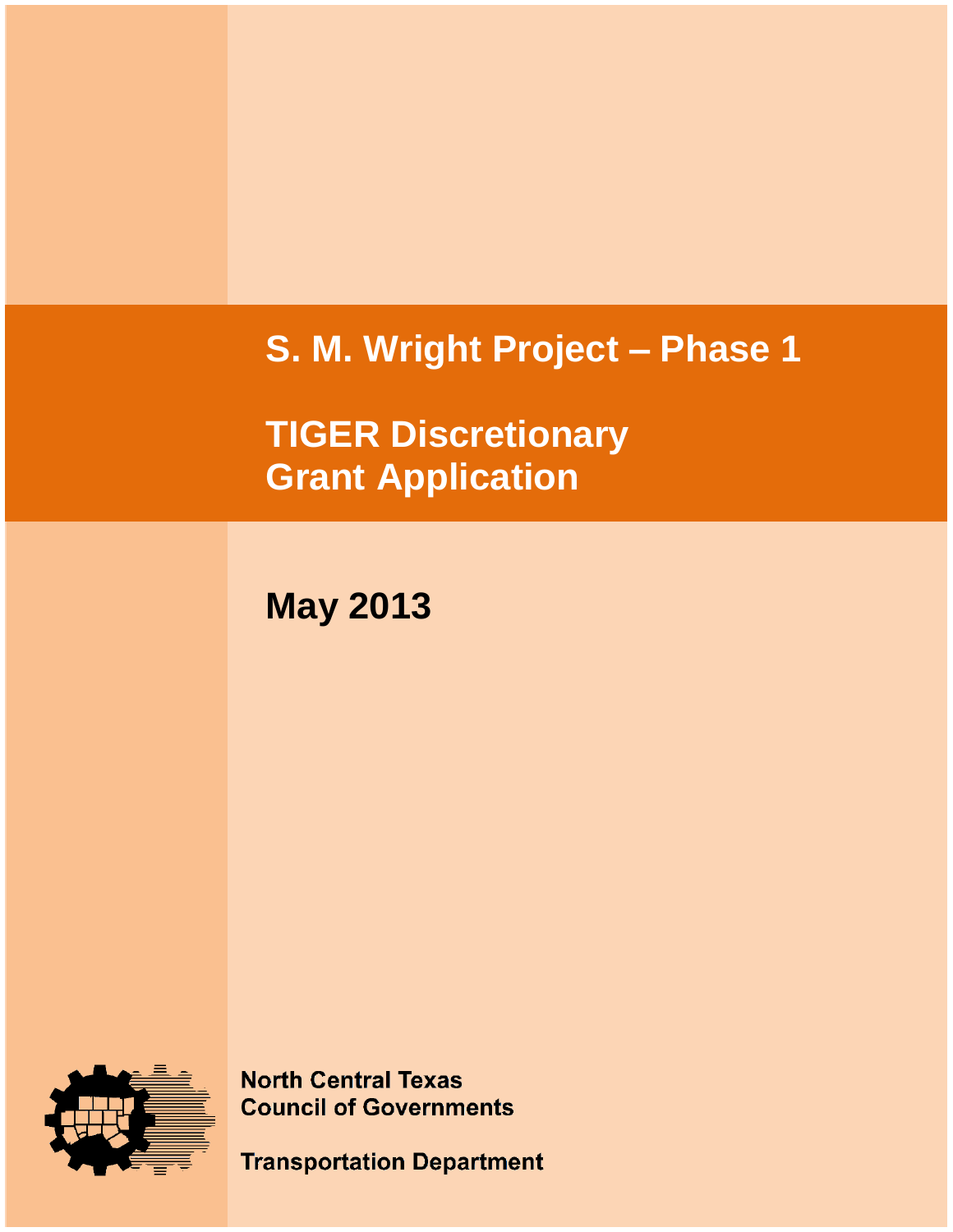

# **TIGER DISCRETIONARY GRANT PROGRAM Project Application**

**Name of Project:** S. M. Wright Project – Phase 1

**Agency Submitting Project:** North Central Texas Council of Governments (MPO)

**Other Project Parties:** City of Dallas (Partnering Agency) Texas Department of Transportation (Implementing Agency)

**Primary Contact:** 

| Name:                  | <b>Michael Morris</b> |
|------------------------|-----------------------|
| <b>Phone Number:</b>   | 817-695-9241          |
| <b>Email Address:</b>  | mmorris@nctcog.org    |
| <b>Street Address:</b> | 616 Six Flags Drive   |
|                        | Arlington, TX 76011   |

**Type of Project:** Road and Bridge (US 175)

**Project Location:** 

| City:                           | <b>Dallas</b> |                                          |
|---------------------------------|---------------|------------------------------------------|
| County:                         | Dallas County |                                          |
| State:                          | Texas         |                                          |
| <b>Congressional Districts:</b> |               | District 30 (Rep. Eddie Bernice Johnson) |

**Type of Jurisdiction:** Urban Area

**TIGER Funds Requested:** \$20,000,000

**Total Project Cost:** \$121,530,000

**DUNS Number:** 10-246-2256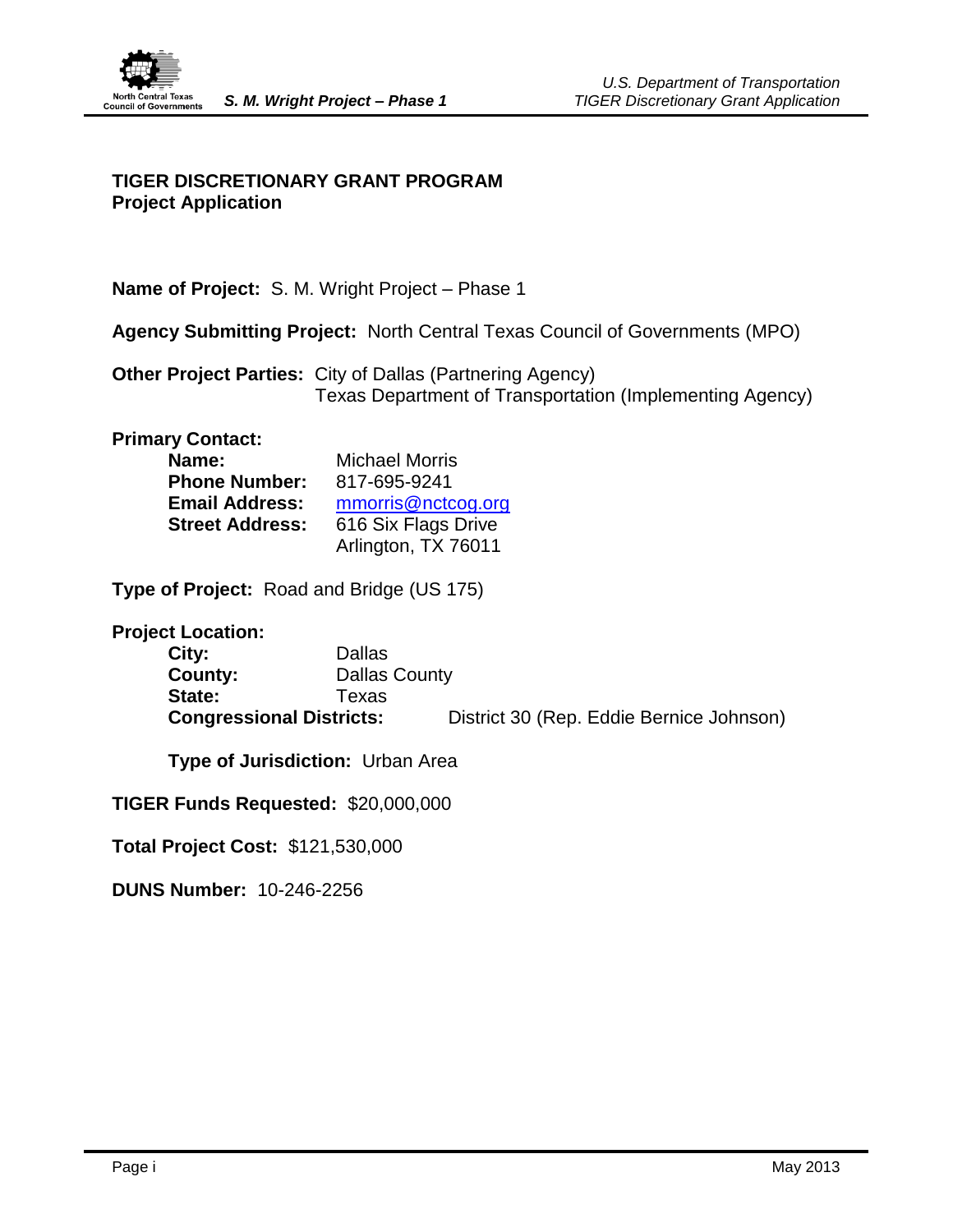

# **Table of Contents**

| I.   |    |                                                                        |  |
|------|----|------------------------------------------------------------------------|--|
| П.   |    |                                                                        |  |
|      | a. | North Central Texas Council of Governments (Submitting Agency)  6      |  |
|      | b. |                                                                        |  |
|      | c. |                                                                        |  |
| III. |    |                                                                        |  |
| IV.  |    |                                                                        |  |
|      | a. |                                                                        |  |
|      |    | i.                                                                     |  |
|      |    | ii.                                                                    |  |
|      |    | iii.                                                                   |  |
|      |    | iv.                                                                    |  |
|      |    | v.                                                                     |  |
|      |    | vi.                                                                    |  |
|      |    | a)                                                                     |  |
|      |    | b)                                                                     |  |
|      |    | C)                                                                     |  |
|      |    | Assessment of Project Risks and Mitigation Strategies  16<br>d)        |  |
|      | b. |                                                                        |  |
|      | c. |                                                                        |  |
|      |    | i.                                                                     |  |
|      |    | ii.                                                                    |  |
|      | d. |                                                                        |  |
|      |    |                                                                        |  |
| V.   |    | Planning Approvals, NEPA, and other Environmental Reviews/Approvals 23 |  |
|      | a. |                                                                        |  |
|      | b. |                                                                        |  |
|      | c. |                                                                        |  |
| VI.  |    |                                                                        |  |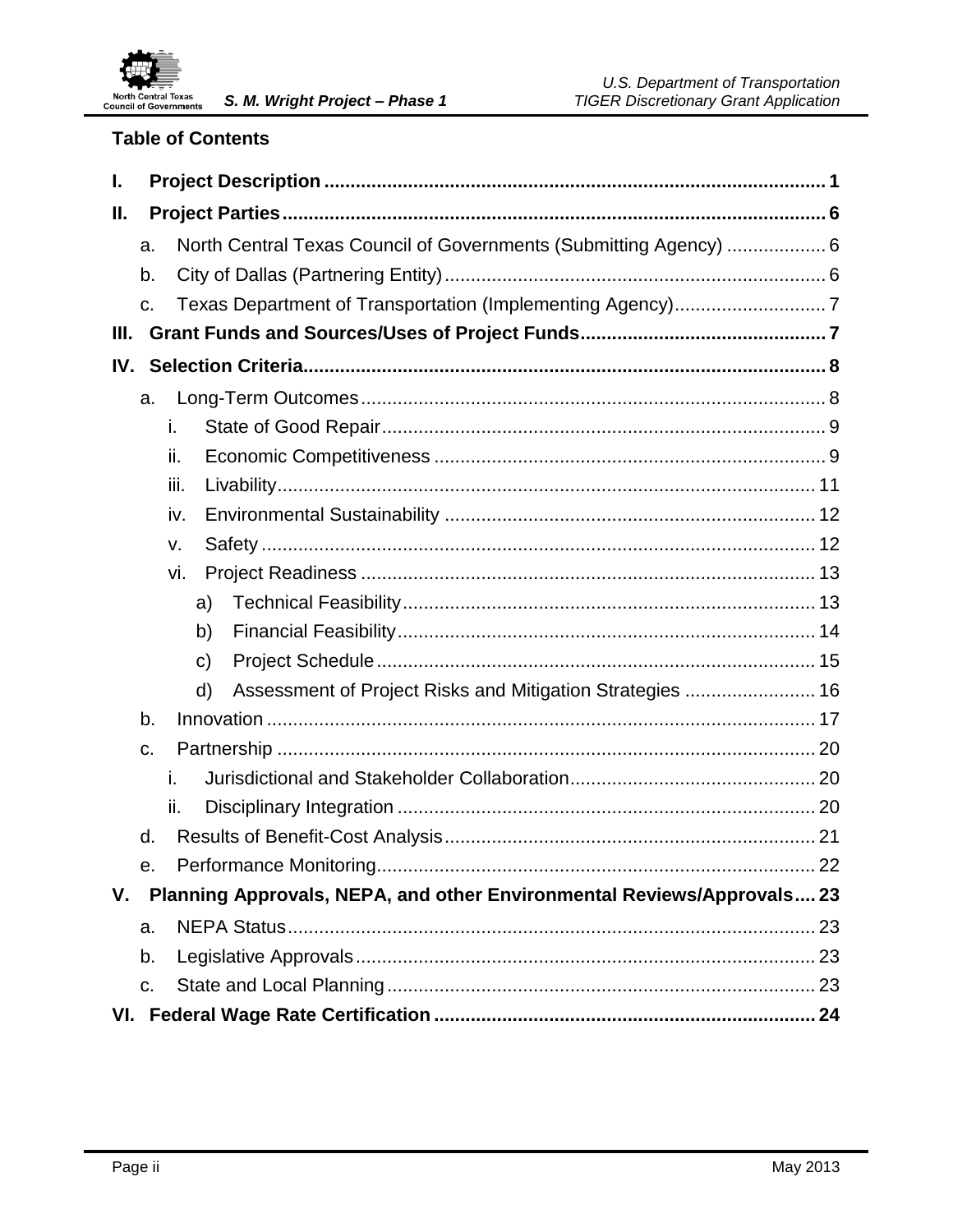

# **List of Exhibits**

| Exhibit 1:  |  |
|-------------|--|
| Exhibit 2:  |  |
| Exhibit 3:  |  |
| Exhibit 4:  |  |
| Exhibit 5:  |  |
| Exhibit 6:  |  |
| Exhibit 7   |  |
| Exhibit 8   |  |
| Exhibit 9:  |  |
| Exhibit 10: |  |
| Exhibit 11: |  |

# **List of Abbreviations**

| <b>American Community Survey</b>                           |
|------------------------------------------------------------|
| <b>Average Daily Traffic</b>                               |
| <b>Benefit-Cost Analysis</b>                               |
| <b>Bureau of Labor Statistics</b>                          |
| <b>Central Business District</b>                           |
| Dallas Area Rapid Transit                                  |
| Dallas Independent School District                         |
| <b>Environmental Assessment</b>                            |
| <b>Federal Highways Administration</b>                     |
| <b>Fiscal Year</b>                                         |
| Interstate Highway                                         |
| <b>Motor Vehicle Emissions Simulator</b>                   |
| <b>Metropolitan Planning Organization</b>                  |
| Metropolitan Transportation Plan                           |
| Minority-owned, Women-owned and Small Business Enterprises |
| <b>North Central Texas Council of Governments</b>          |
| North Texas Tollway Authority                              |
| <b>Pavement Management Information System</b>              |
| <b>Regional Transportation Council</b>                     |
| State Highway                                              |
| <b>Statewide Transportation Improvement Program</b>        |
| <b>Texas Commission on Environmental Quality</b>           |
| <b>Transportation Improvement Program</b>                  |
| <b>Texas Department of Transportation</b>                  |
| <b>United States Highway</b>                               |
|                                                            |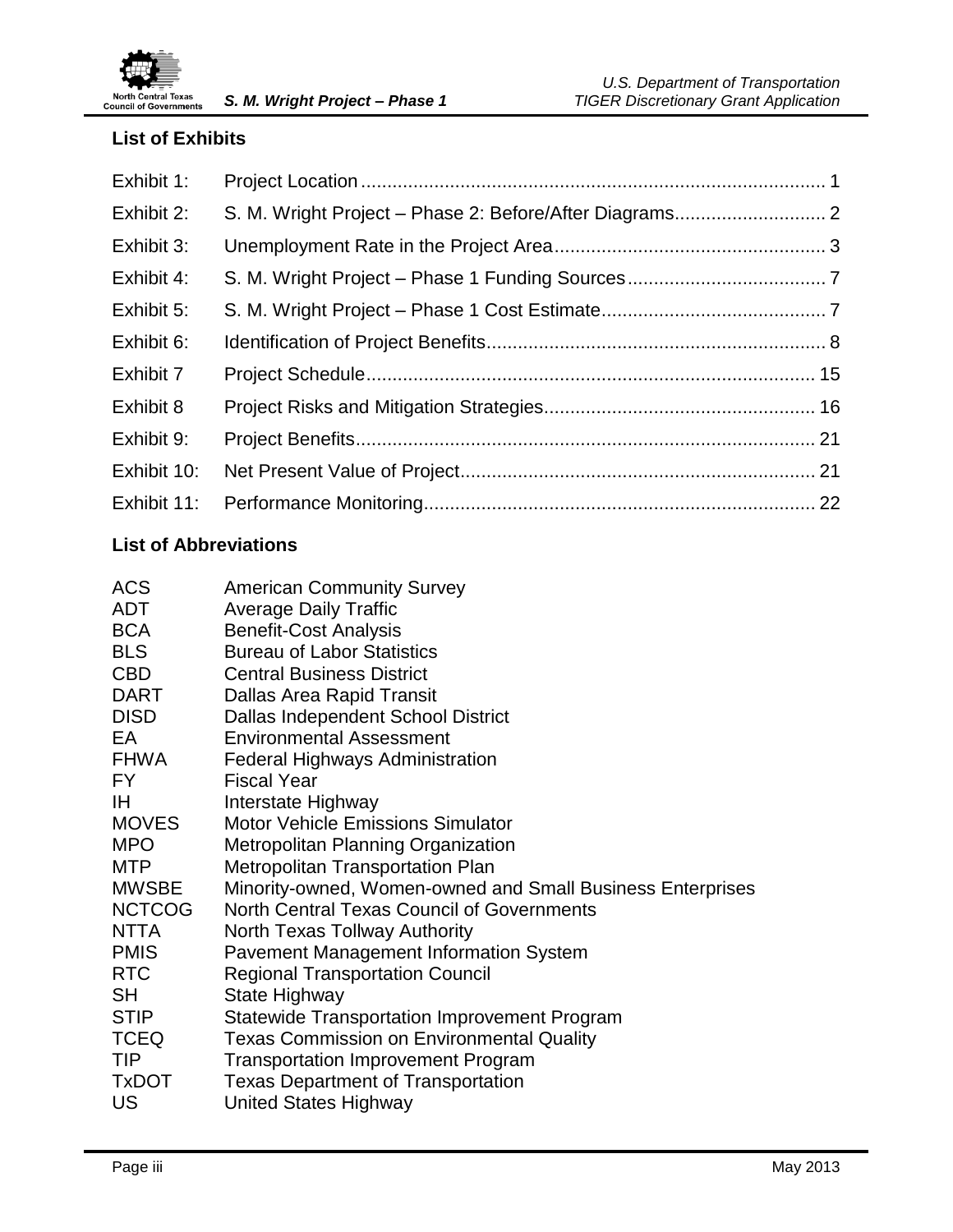

# <span id="page-6-0"></span>**I. Project Description**

This project is located in the City of Dallas, Dallas County, Texas. The project is in an urbanized area and located immediately south of the Central Business District. In the project area, US 175 has two separate named segments commemorating the lives of local minister and community leader S. M. Wright and Texas Highway Commissioner C. F. Hawn. S. M. Wright Freeway begins south of downtown Dallas at IH 45 and runs in a southeasterly direction intersecting with SH 310 locally referred to as" dead man's curve". From that point US 175 picks up the moniker of C. F. Hawn Freeway and heads east toward IH 20 eventually ending in Jacksonville,Texas. Exhibit 1 shows the location of the S. M. Wright Project and the companion segment of IH 45.

<span id="page-6-1"></span>

Funds to fully implement the project were identified and allocated before the end of 2012. During the January 2013 Public Hearing for the EA, public input identified deficiencies in the local access provided by the project. In response, additional ramps along IH 45 to provide critical local access and to enhance the potential for economic development for this economically distressed community are now included. The estimated cost of those ramps is \$20 million, the amount of this FY 2013 TIGER Discretionary Grant request.

**Exhibit 1: Project Location**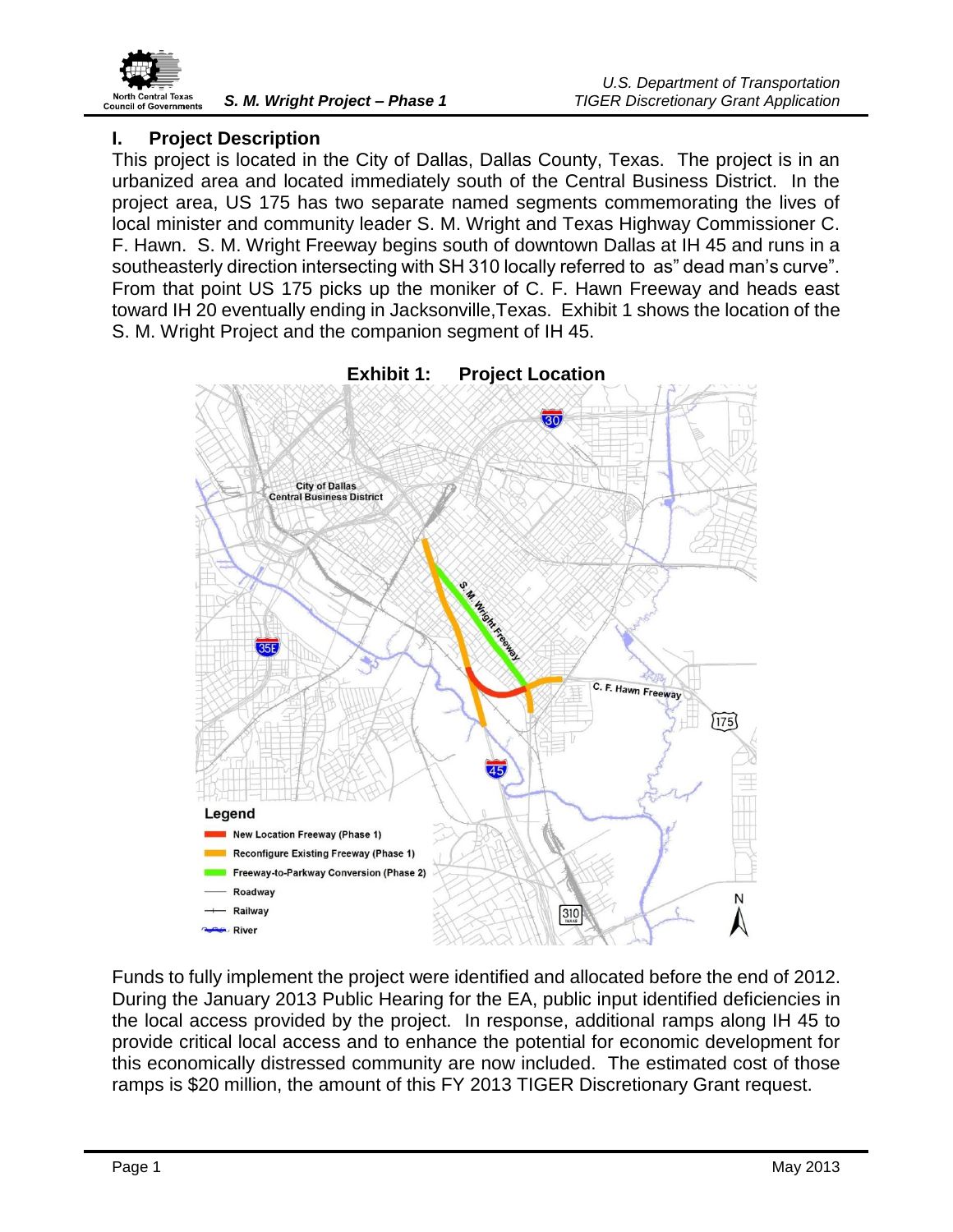

The project would provide transportation improvements in two phases. The first phase would be a new high speed roadway connecting the C. F. Hawn Freeway to IH 45. This 4,000-foot long new roadway would include direct connection ramps to IH 45 and reconfiguration of the existing US 175/SH 310 interchange. Phase 1 of the project would eliminate the almost 90-degree turn at SH 310 which is known as "dead man's curve" to local residents and commuters. The construction of the S. M. Wright Project – Phase 1 (shown in orange and red in Exhibit 1) would be funded, in part, through a FY 2013 TIGER Discretionary Grant; to supplement the \$101.5 million already in place.

After construction of Phase 1 is completed and regional commuter traffic has been shifted onto it, the S. M. Wright Project – Phase 2 would convert the existing high speed freeway to a low speed urban thoroughfare. The Phase 2 project would eliminate a major physical barrier in the community and expand on quality of life improvements for South Dallas neighborhoods that would begin with the S. M. Wright Project – Phase 1. Exhibit 2 shows an example of the existing freeway and proposed parkway concept at a specific location. The freeway-to-parkway conversion will allow for the inclusion of numerous context sensitive design elements such as enhanced pavement to denote neighborhood gateways, landscaping, pedestrian walks and trails, and opportunities for public art.

<span id="page-7-0"></span>

**Exhibit 2: S. M. Wright Project – Phase 2: Before/After Diagrams**



Source: Somebody YEAR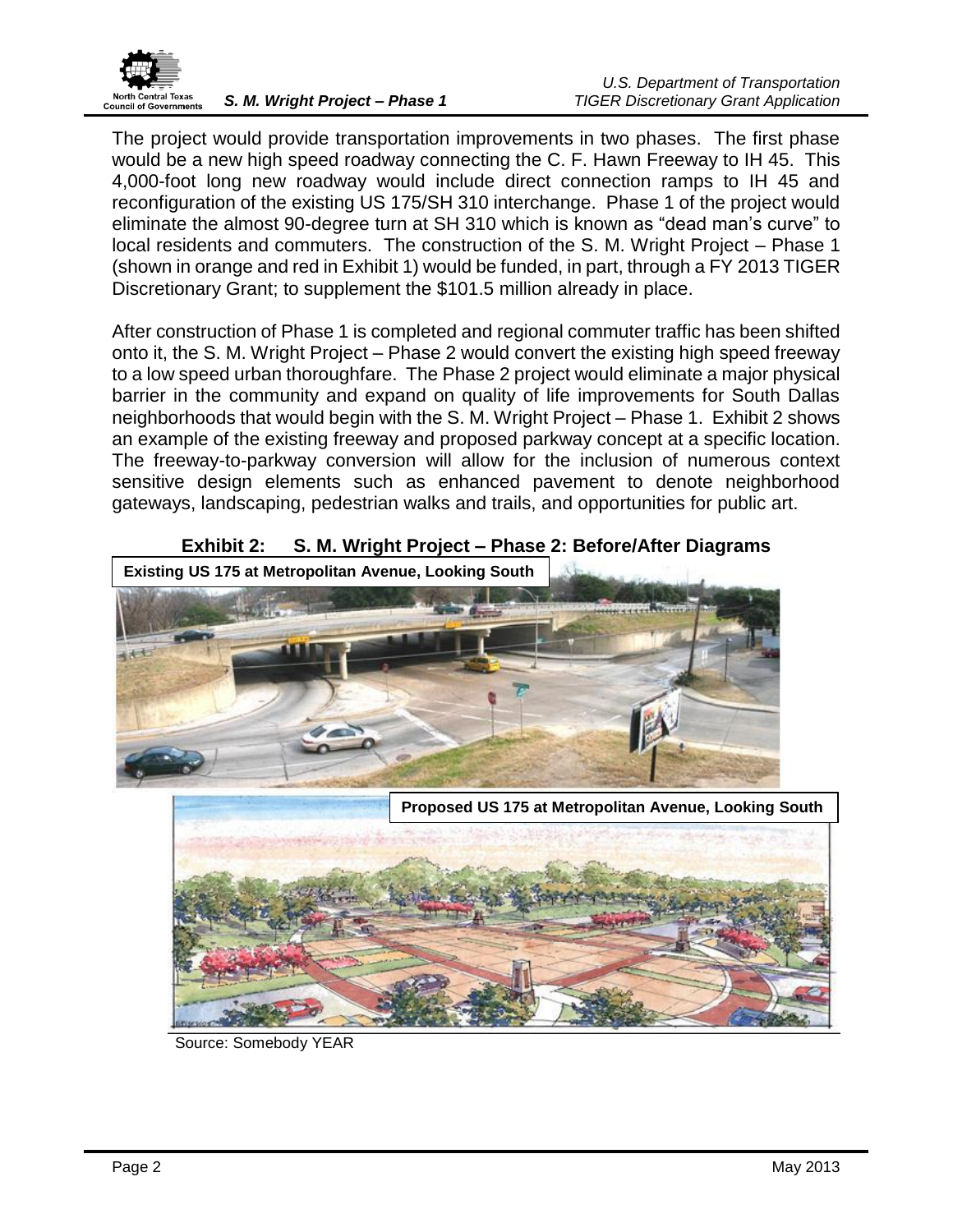

# Socio-Economic Context

US 175 serves local, urban, and suburban travelers and is an integral component of the regional transportation network. US 175 is also a major bus route for DART. TxDOT ADT volumes for 2010 traffic counts on US 175 (C. F. Hawn Freeway and S. M. Wright Freeway) and IH 45 are approximately 82,000 and 69,000 vehicles per day, respectively. Projected 2035 traffic volumes on the two facilities are expected to increase to 166,000 for US 175 and 160,000 for IH 45. The downsized S. M. Wright Parkway is expected to carry 57,500 vehicles per day in 2035, or about 30 percent less traffic than the S. M. Wright Freeway carries today.

The project area is predominantly residential in character with commercial/light industrial facilities along Lamar Street, IH 45, and near the US 175/SH 310 interchange. The majority of single-family homes are between Lamar Street and SH 310 and to the north and south of US 175. The neighborhoods within the project area are home to both lowincome and minority (environmental justice) populations and the area is economically distressed. As detailed in the draft project EA, http://www.smwrightproject.org/PDF/ [Combined\\_SM\\_Wright\\_EA\\_and\\_App\\_0092-01-052.pdf,](http://www.smwrightproject.org/PDF/%20Combined_SM_Wright_EA_and_App_0092-01-052.pdf) about 82 percent of the people in the project area were Black or African American according to the 2010 Census. In addition, 13 percent of the study area population documented in the S. M. Wright Project EA were identified as Hispanic or Latino. Per capita income in the six census tracts that would be directly impacted by project construction ranged from \$12,008 to \$16,884, or between 43.0 and 60.5 percent of the \$27,915 national per capita income according to the 2007-2011 ACS. Exhibit 3 shows the unemployment rates in the zip codes (75210 and 75215) for the project area compared to other areas in Texas. Based on the low percapita income and high unemployment rates, the project area meets the statutory definition of an economically distressed area [42 U.S.C. 3161 § 301(a)].

<span id="page-8-0"></span>

**Exhibit 3: Unemployment Rate in the Project Area**

Based on 2006-2010 five-year ACS demographics, commuter traffic on US 175 earned closer to the City of Dallas worker median earnings of \$39,765 for those who drive alone and \$24,973 for carpoolers. The race and ethnicity of those who work in the City of Dallas, including those who commute on US 175 through the project area, differs considerably from the population in the project area. The overall City of Dallas workforce is about 47

Source: American Community Survey 5-year Estimates (2007-2011)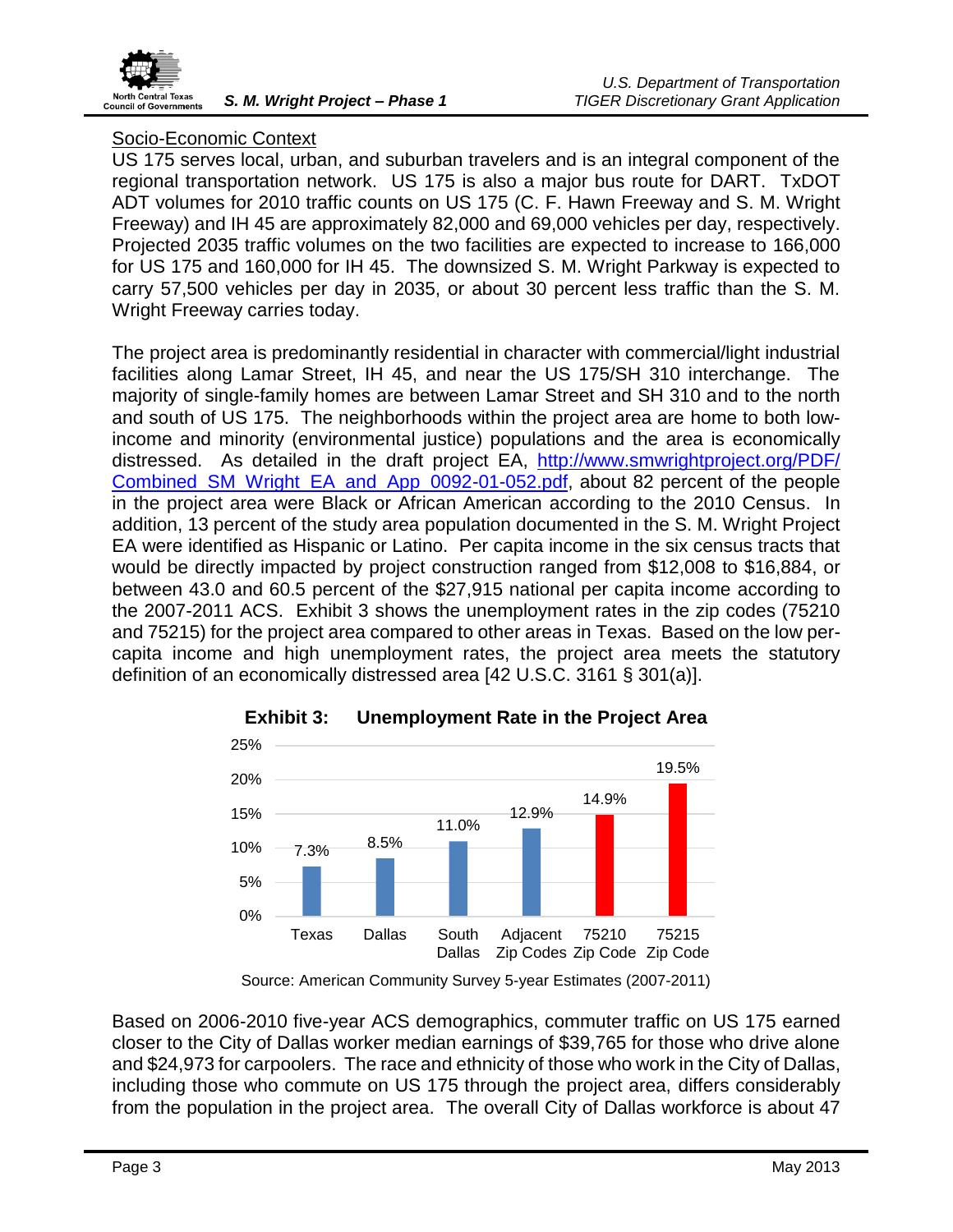

percent non-Hispanic White, 29 percent Hispanic and 18 percent non-Hispanic Black or African American. The S. M. Wright Project – Phase 1 includes elements that specifically address economic justice concerns raised by the demographic differences between the primary users of US 175 and the people living in the surrounding neighborhoods.

# Targeted Transportation Challenges

This unique project addresses a major safety concern at US 175 and SH 310 and provides an opportunity to revitalize an economically distressed community in the City of Dallas. This project will completely eliminate a sharp roadway curve (almost 90 degrees) at US 175 and SH 310 by extending US 175 directly to IH 45 and thereby increase the operational safety of the interchange. US 175 is a six-lane divided, controlled-access freeway. The US 175 horizontal alignment does not meet current safety and design standards set by the FHWA. Currently, traffic traveling westbound on C. F. Hawn Freeway must slow from 55 miles per hour to 20 miles per hour to continue northbound on S. M. Wright Freeway. The same speed changes are required for traffic continuing eastbound on C. F. Hawn Freeway from southbound S. M. Wright Freeway.

Safety is the primary concern on this heavily traveled roadway. In 2008, a southbound fuel tanker on US 175 overturned at the sharp curve at SH 310, burned the overhead SH 310 bridge, and rendered the roadway system unusable for several months until the bridge could be replaced. Accident data within the project limits from year 2003 through 2012 lists 1,121 total crashes, 17 that involved fatalities. Data also shows that 300 of the 1,121 crashes (27 percent) occurred within one-mile of the sharp roadway curve this project will eliminate. The most severe accidents near the sharp US 175/SH 310 curve were attributed to driver inattention, failure to control speed, failure to drive in a single lane, and faulty evasive actions.

There are no pedestrian crossings of US 175 between Hatcher Street and Bexar Street, a distance of approximately two-thirds of a mile. Some pedestrians cross the main lanes of US 175 at the low-speed curve because it seems safer than crossing the high-speed portions of the facility. This increases the potential for harmful incidents between pedestrians and drivers.

The severe horizontal curvature at the US 175/SH 310 interchange makes vehicle operations on the facility more energy inefficient and environmentally impactful than other highways in the region. Based on travel model estimates, approximately 101,000 vehicles make through trips on US 175 each weekday in 2013. Currently, every vehicle must decelerate from 55 to 20 mph, turn, and then accelerate back to 55 mph. This wasteful deceleration/acceleration cycle leads to higher fuel and, consequently, to more vehicle exhaust emissions.

When it was originally constructed in the 1950s, the S. M. Wright Freeway cut through the fabric of pre-existing urban neighborhoods. As it operates today, the facility acts as a physical barrier for residents of those neighborhoods. In addition, during peak periods the primary users of the US 175 facility are commuters who live outside the project area and freight vehicles. The social and environmental impacts of the facility are borne,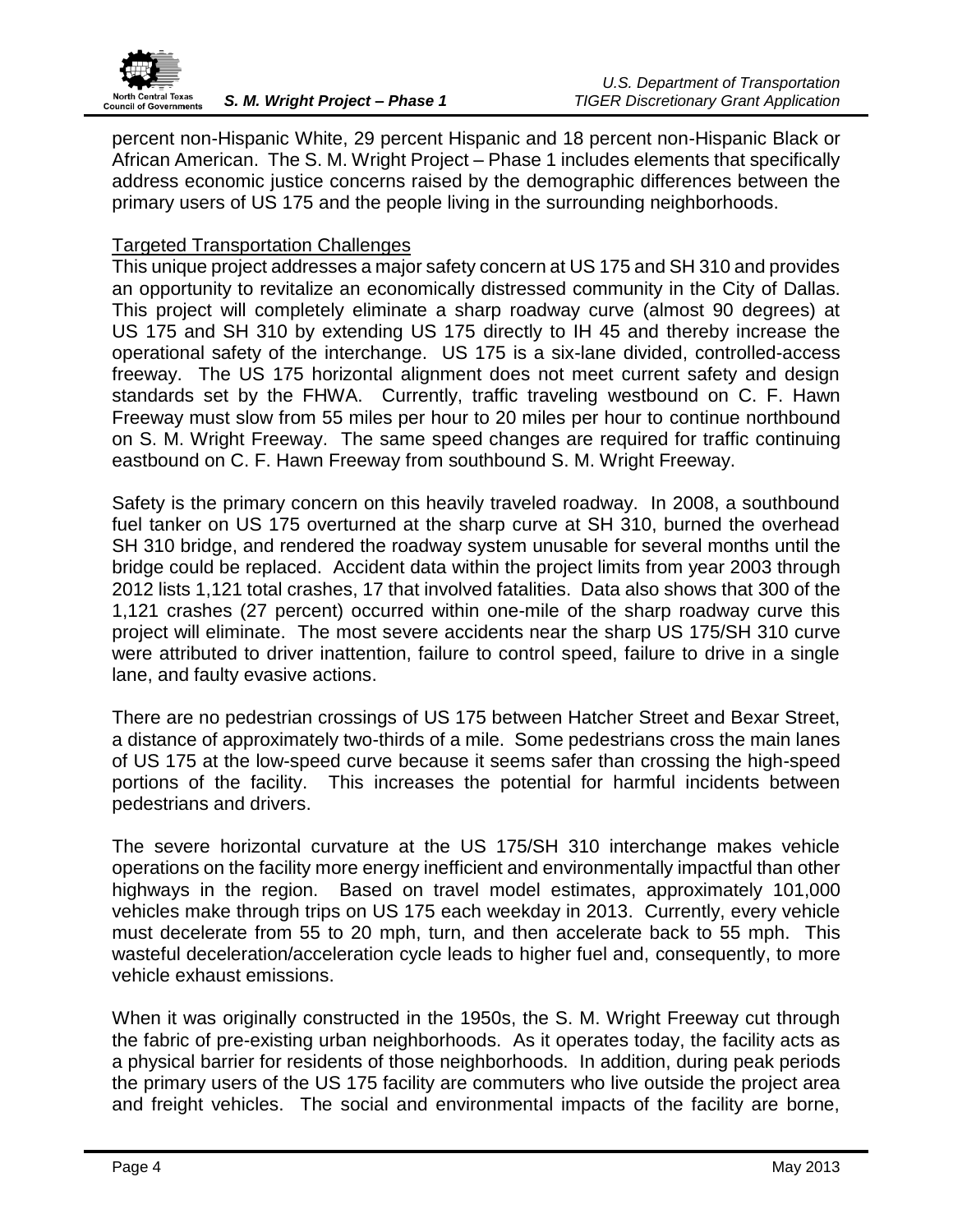

predominantly, by residents of the neighborhoods along the S. M. Wright Freeway while the benefits are more widely distributed throughout the region.

### Challenges Addressed

By connecting the C. F. Hawn Freeway directly to IH 45, the project will eliminate the severe horizontal curvature at the intersection of SH 310 and US 175. Through trips will be served by higher-radius direct connection ramps that would be built to current design standards. This will reduce the frequency of crashes and overturning vehicles at the US 175/SH 310 interchange. It will also reduce the number of rear-end and faulty evasion collisions because vehicles will not be required to slow down for the sharp curve.

The reconfigured US 175/SH 310 intersection element of the S. M. Wright Project – Phase 1 is about halfway between the Hatcher Street and Bexar Street pedestrian crossings. The reconfigured intersection would include sidewalks to serve active transportation users. This new crossing would reduce the frequency of pedestrian injuries and fatalities on the US 175 mainlanes and facilitate safer, more direct travel routes. The eventual completion of the S. M. Wright Project – Phase 2 would allow the conversion of S. M. Wright Freeway to a low-speed, signalized arterial with intersecting crosswalks that give pedestrians safer, more frequent places to cross the roadway. This will produce a safer environment for both travelers and the surrounding community.

Removing the severe horizontal curvature would make the facility more energy efficient. Currently, every vehicle must decelerate from 55 to 20 miles per hour, turn, and then accelerate back to 55 miles per hour. This wasteful deceleration/acceleration cycle would be eliminated through the construction of the S. M. Wright Project – Phase 1.

The construction of this connection will also substantially reduce traffic volumes on S. M. Wright Freeway north of SH 310. With the S. M. Wright Project – Phase 1 in place, the major bottleneck that occurs for motorists traveling between C. F. Hawn Freeway and S. M. Wright Freeway would be eliminated. Some commuter traffic would be re-routed around the urban neighborhoods into areas that have predominantly industrial uses more appropriate for high traffic volumes, and this would enable social and environmental benefits of the project to be directed principally to the environmental justice communities of concern adjacent to the S. M. Wright Freeway.

### Alternatives Considered

The geometric deficiency of the existing US 175/SH 310 interchange limits the number of viable alternatives to the proposed project. The draft EA for the project considers only the build and no-build alternatives, as will this grant application.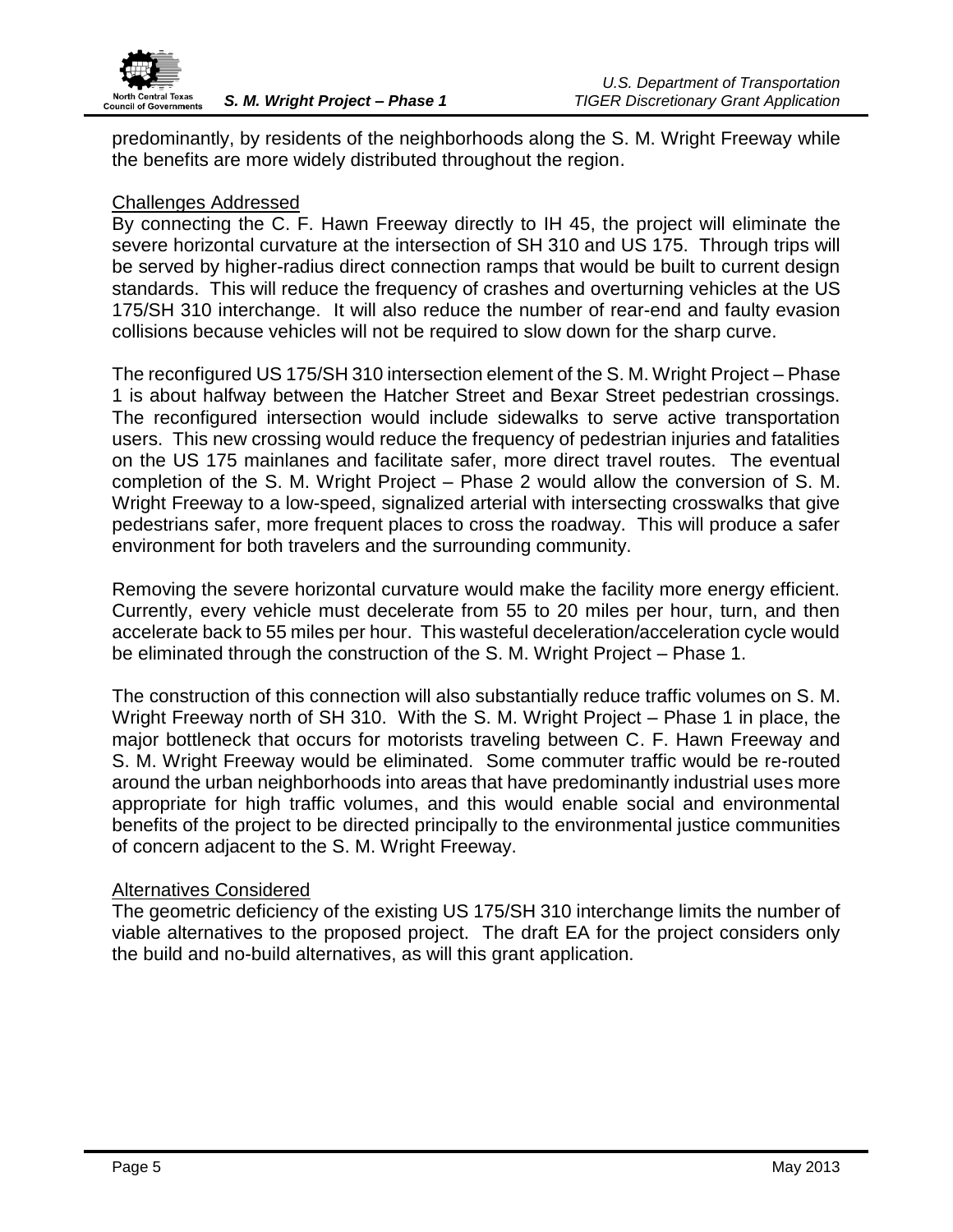

### <span id="page-11-0"></span>**II. Project Parties**

# <span id="page-11-1"></span>**a. North Central Texas Council of Governments (Submitting Agency)**

NCTCOG is a voluntary association of cities, counties, school districts, and special districts established in January 1966 to assist local governments in planning for common needs, cooperating for mutual benefit, and coordinating for sound regional development. NCTCOG serves a 16-county metropolitan region comprised around the two urban centers of Dallas and Fort Worth. Currently, the Council has 233 members, including 16 counties, 165 cities, 23 independent school districts, and 29 special districts. The area of the region is approximately 12,800 square miles, which is larger than nine states, and the population of the region is over 6.4 million, greater than that of 35 states.

Since 1974, NCTCOG has served as the MPO for the Dallas-Fort Worth area. NCTCOG's Department of Transportation is responsible for the regional planning process for all modes of transportation. The department provides technical support and staff assistance to the RTC and its technical committees, which compose the MPO policy-making structure. The department also provides technical assistance to the local governments and transportation providers of North Central Texas in planning, coordinating, and implementing transportation decisions.

# <span id="page-11-2"></span>**b. City of Dallas (Partnering Entity)**

The City of Dallas is the ninth largest city in the nation with a total population of 1,241,162 according to the US Census Bureau in 2010. Dallas is the largest city in the Dallas-Fort Worth metropolitan area, accounting for one-third of the economic output, one-half of the office space and one-third of the industrial space in the region. The Dallas area is home to 46 Fortune 1000 companies and Dallas itself is home to 113 headquarter operations that each employ more than 1,000 globally. Dallas is forecast to continue adding jobs and residents at a rapid rate in the coming decades.

City Council adopted Dallas' first comprehensive plan, ForwardDallas!, in 2006. It provides a vision of a former suburban Sunbelt boom town transformed into a thriving 21st Century metropolis – a city that offers a balance of urban and suburban living and working opportunities. The vision calls for:

- An enhanced economy through balanced land use and strategic public investments
- Quality housing made more attainable
- Strong and healthy neighborhoods
- Enhanced transportation systems
- Environmental sustainability
- New development patterns

Dallas is channeling this growth into new developments and redevelopment sites in and around downtown, at transit stations and in greenfield sites near the University of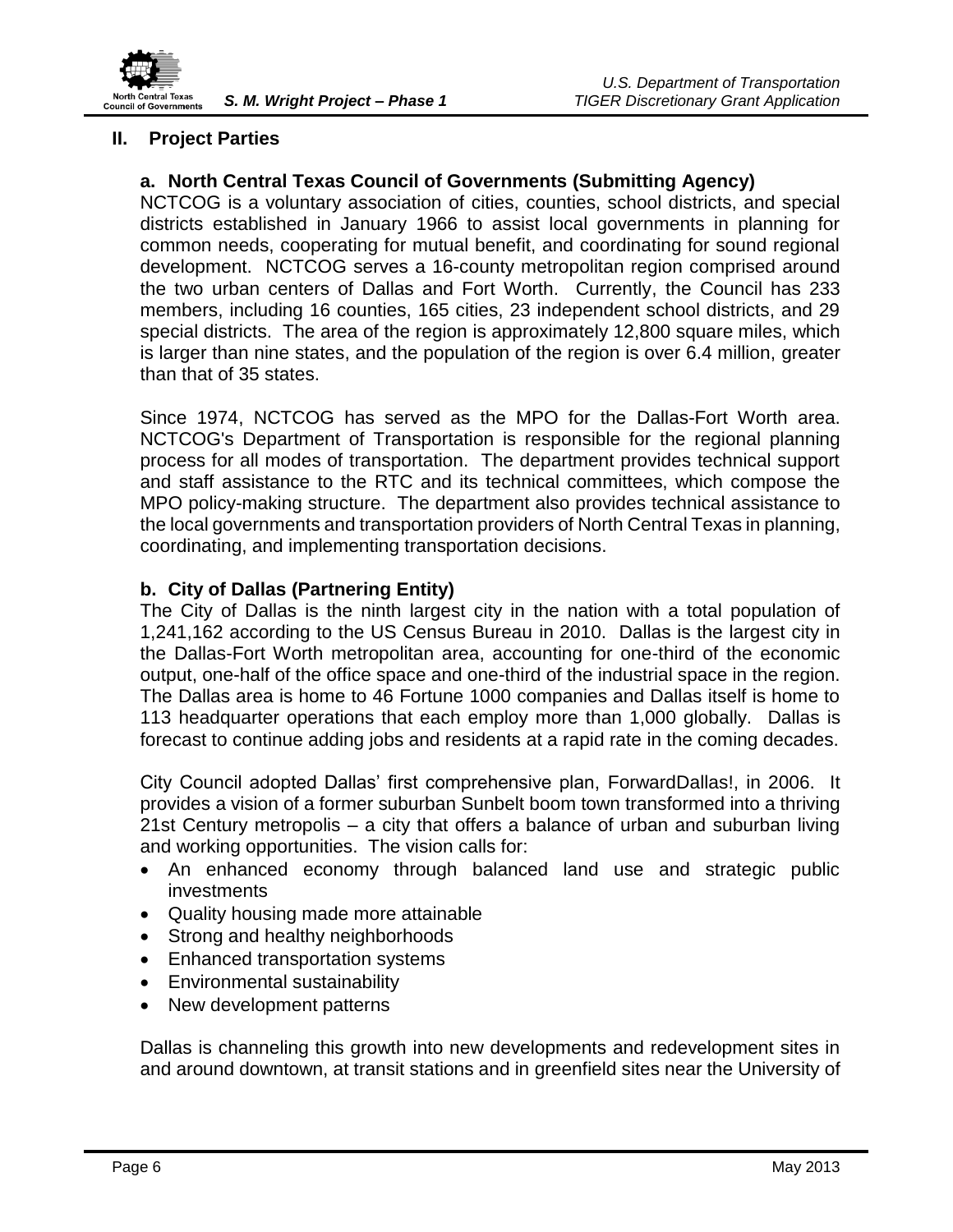

North Texas – Dallas campus and the inland port. The transit system is growing, with 43 rail stations complete or under construction.

### <span id="page-12-0"></span>**c. Texas Department of Transportation (Implementing Agency)**

The Texas Legislature originally established TxDOT in 1917 as the Texas Highway Department. TxDOT's workforce of more than 12,000 employees is made up of engineers, administrators, designers, architects, sign makers, accountants, purchasers, maintenance workers, travel counselors and many other professionals. Headquartered in Austin, TxDOT is made up of 21 divisions and 6 offices. This project is located in the TxDOT–Dallas District which plans, designs, builds, operates and maintains the state transportation system in the following counties: Collin, Dallas, Denton, Ellis, Kaufman, Navarro and Rockwall.

### <span id="page-12-1"></span>**III. Grant Funds and Sources/Uses of Project Funds**

Exhibit 4 details the funding sources of the project. Exhibit 5 details the estimated costs of the project that would be funded through this TIGER Discretionary Grant. All costs are in 2012 dollars. As noted earlier, public input identified deficiencies in the local access provided by the project. The additional ramps along IH 45 are now included to provide critical local access to these neighborhoods. The estimated cost of those ramps is \$20 million, the amount of this FY2013 TIGER Discretionary Grant request.

<span id="page-12-2"></span>

| <b>Funding Source</b>     | Type                                             | <b>Funding Amount</b> | <b>Percent</b> |
|---------------------------|--------------------------------------------------|-----------------------|----------------|
| <b>State and Regional</b> | TxDOT PE Funding                                 | \$250,000             | 0.2%           |
| <b>State and Regional</b> | Proposition 12 (PE/ROW)                          | \$13,600,000          | 11.2%          |
| <b>State and Regional</b> | Regional Toll Revenue 121-DA1                    | \$1,000,000           | 0.8%           |
| <b>State and Regional</b> | Regional Toll Revenue 121-DA2                    | \$49,500,000          | 40.7%          |
| <b>State and Regional</b> | Category 2 Metro Corridor Funds<br>(Local Match) | \$7,436,000           | 6.1%           |
|                           | Total of Non-Federal Funding Sources             | \$71,786,000          | 59.1%          |
| Federal                   | Category 2 Metro Corridor Funds                  | \$29,744,000          | 24.5%          |
| Federal                   | <b>TIGER Discretionary Grant Request</b>         | \$20,000,000          | 16.5%          |
|                           | Total of Federal Funding Sources                 | \$49,744,000          | 40.9%          |
|                           | <b>TOTAL PROJECT FUNDING</b>                     | \$121,530,000         |                |

### **Exhibit 4: S. M. Wright Project – Phase 1 Funding Sources**

### **Exhibit 5: S. M. Wright Project – Phase 1 Cost Estimate**

<span id="page-12-3"></span>

|                                 |                   | <b>Funding Source</b> |                                                            |  |  |  |  |  |  |
|---------------------------------|-------------------|-----------------------|------------------------------------------------------------|--|--|--|--|--|--|
| <b>Cost Category</b>            | <b>Total Cost</b> | Non-Federal (Percent) | <b>Federal (Percent)</b>                                   |  |  |  |  |  |  |
| <b>Preliminary Engineering</b>  | \$1,250,000       | $$1,250,000$ (100%)   |                                                            |  |  |  |  |  |  |
| <b>Right of Way Acquisition</b> | \$9,700,000       | \$9,700,000 (100%)    |                                                            |  |  |  |  |  |  |
| <b>Utilities</b>                | \$3,100,000       | \$3,100,000 (100%)    |                                                            |  |  |  |  |  |  |
| <b>Construction Engineering</b> | \$6,480,000       | \$1,296,000 (20.0%)   | $$5,184,000$ (80.0%)                                       |  |  |  |  |  |  |
| Construction                    |                   |                       | $$101,000,000$ $$56,440,000$ (55.9%) $$44,560,000$ (44.1%) |  |  |  |  |  |  |
| <b>TOTAL PROJECT COST</b>       |                   |                       | $$121,530,000$ $$71,786,000$ (59.1%) $$49,744,000$ (40.9%) |  |  |  |  |  |  |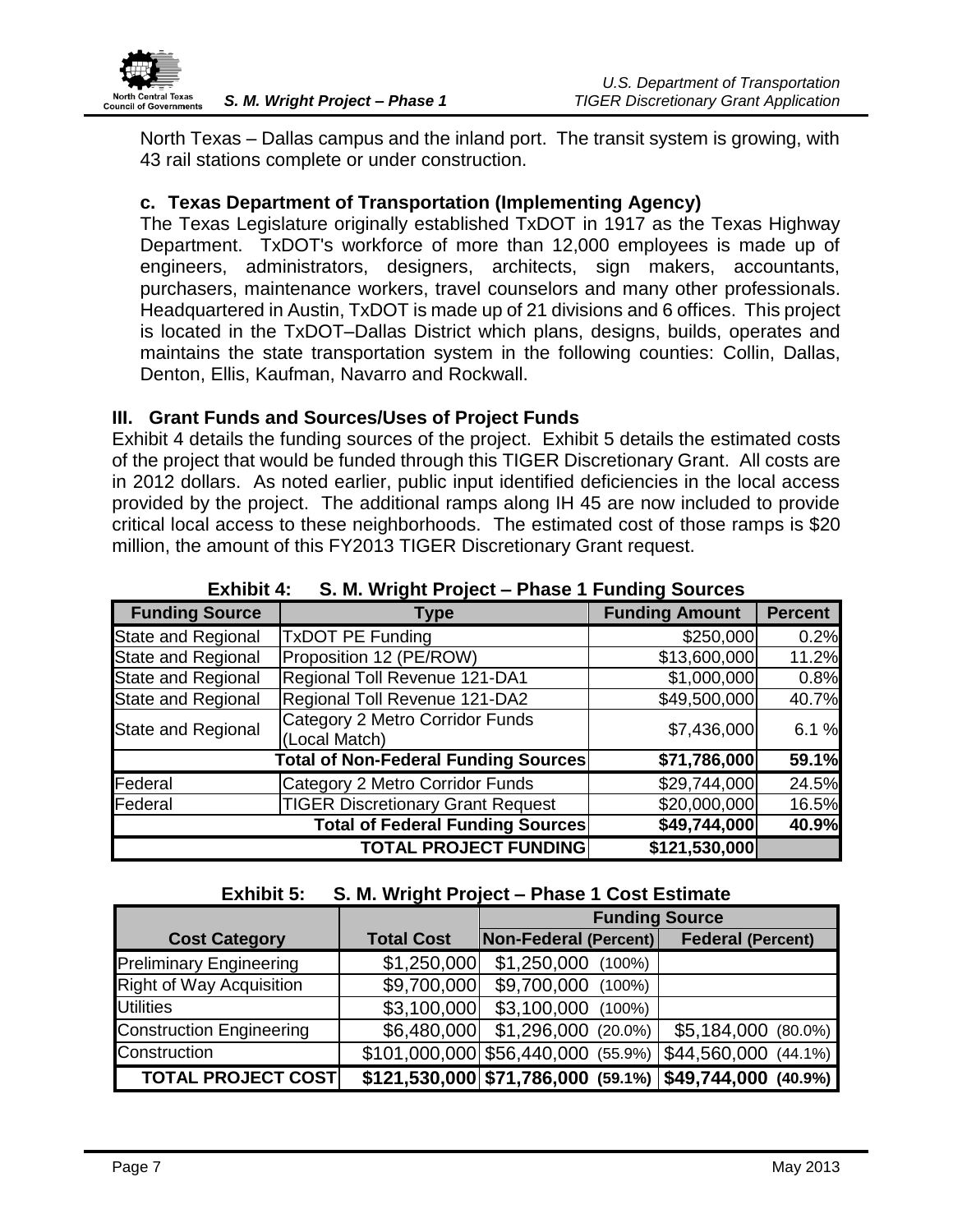

### <span id="page-13-0"></span>**IV. Selection Criteria**

The following sections illustrate that the project aligns with each of the primary and secondary selection criteria. All costs and benefits are reported in constant 2012 dollars.

# <span id="page-13-1"></span>**a. Long-Term Outcomes**

A key component of the project benefit-cost analysis (BCA) was an early identification of a wide range of potential direct and indirect benefits associated with this project, whether those benefits are subjective or objective in their nature. The following table, Exhibit 6, provides a snapshot of these project benefits and how they each relate to the six long-term outcomes as requested by the US Department of Transportation.

<span id="page-13-2"></span>

| <b>Primary</b>     |                                                                             |
|--------------------|-----------------------------------------------------------------------------|
| <b>Selection</b>   |                                                                             |
| <b>Category</b>    | <b>Projected Benefit</b>                                                    |
|                    | Reduces frequency of structure-compromising crashes                         |
| State of           | <b>Lowers maintenance costs</b>                                             |
| <b>Good Repair</b> | Reduces frequency of construction and repair                                |
|                    | <b>Extends pavement life</b>                                                |
|                    | Supports Regional Job Opportunity Pilot Program                             |
|                    | Reduces roadway and freight operating costs                                 |
|                    | Promotes travel time savings                                                |
| Economic           | Reduces freight shipping costs                                              |
| Competitiveness    | Creates economic development opportunities                                  |
|                    | Enhances access to downtown Dallas                                          |
|                    | Fuel savings for roadway users, including freight                           |
|                    | Creates construction jobs due to project (short term)                       |
|                    | Supports long-term job creation                                             |
|                    | Promotes alternate modes of travel                                          |
|                    | Impacts land use changes                                                    |
| Livability         | Increases local accessibility and creates alternate routes                  |
|                    | Reduces congestion on the roadway system                                    |
|                    | Shifts air quality and noise impacts to non-residential areas               |
| Environmental      | Increases reliability of system                                             |
| Sustainability     | Reduces both recurring and nonrecurring congestion                          |
|                    | Air quality benefits through reduced emissions (NOx/VOC/CO <sub>2</sub> )   |
| Safety             | Reduces costs from crashes, including injuries and fatalities               |
|                    | Improves US 175/SH 310 to conform to current safety standards               |
|                    | Demonstrates the technical feasibility of the project                       |
| Project            | Demonstrates the financial feasibility of the project                       |
| <b>Readiness</b>   | Shows that the project schedule meets the statutory guidelines              |
|                    | Assesses the potential risks and proposes risk mitigation strategies        |
|                    | NOTE: The BCA quantifies the benefits for the items listed in <b>bold</b> . |

**Exhibit 6: Identification of Project Benefits**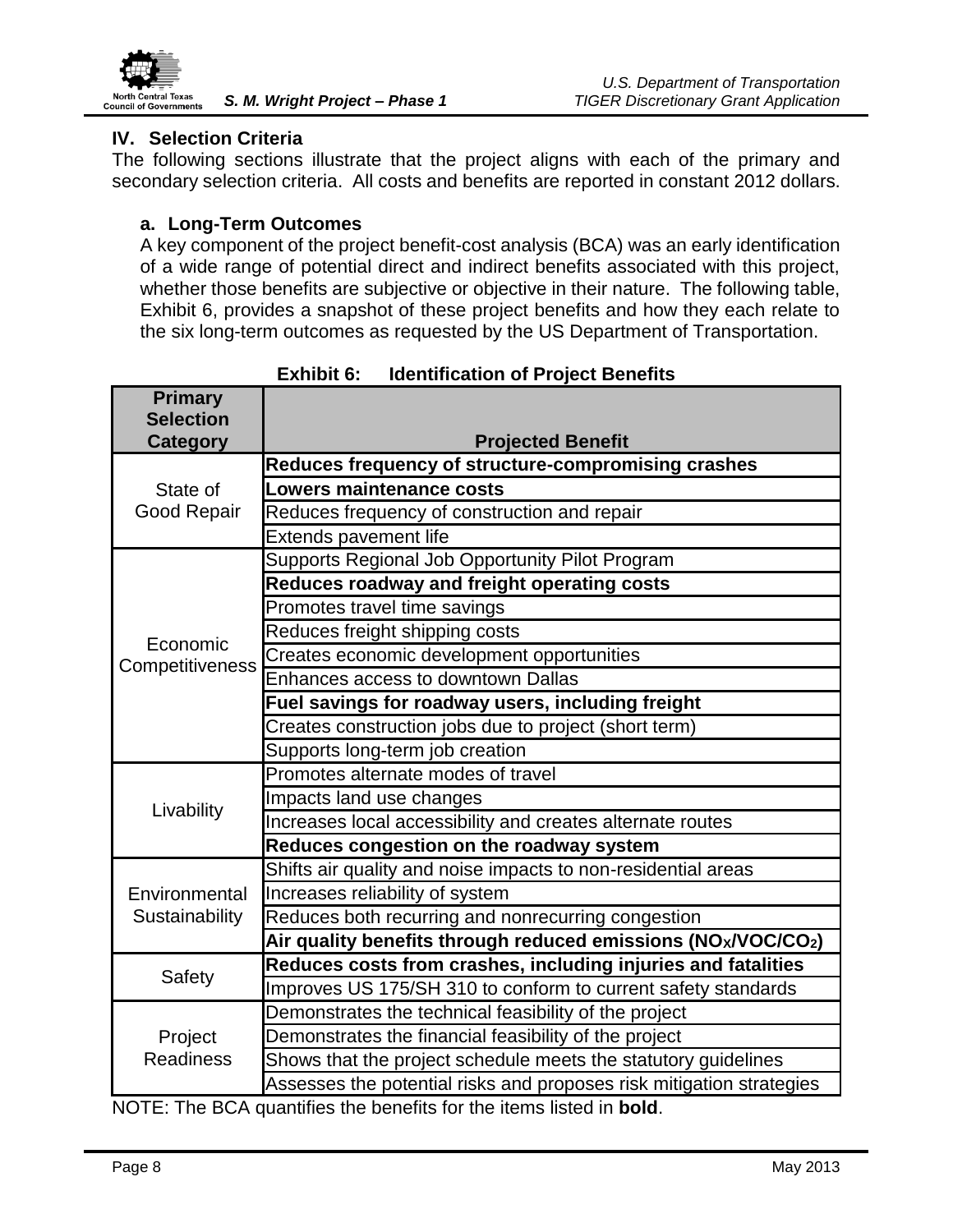

### <span id="page-14-0"></span>**i. State of Good Repair**

In FY 2009, TxDOT spent \$680,340 maintaining the S. M. Wright Freeway. Approximately \$510,000 of this amount was spent replacing the SH 310 bridge over US 175 that had been destroyed by an overturned tanker at the sharp curve. The risk of future accidents of a similar magnitude will continue as long as the outdated curve geometry is not corrected. Therefore the lifecycle costs will continue to escalate. The \$510,000 cost of replacing the bridge due to a major crash in the year 2027 under the no-build alternative was included in the BCA.

TxDOT's PMIS report for S. M. Wright Freeway indicate that over a recent threeyear period (2007-2009) the distress, ride, and condition scores for the roadway have decreased from a condition score of 90.67 to a score of 74.75. These PMIS scores indicate that even if the pavement is in an acceptable condition, TxDOT maintenance expenditures are not keeping up with the rate of deterioration. TxDOT's goal is to maintain a PMIS condition score of 70 or better. The project design and bridges are based on a 40-year life-cycle. The pavement is based on a 30-year design. A 20 percent reduction in the \$170,000 annual maintenance costs compared to a no-build alternative due to fewer crashes and modern design improvements was included in the BCA.

US 175 was built in the 1950's and the pavement and structures are reaching the end of their design life. Replacing the outdated interchange and updating the facility to meet current design and safety standards will require minimum maintenance expense for decades after the new facility is constructed. The new roadway would be compatible with current maintenance practices, affording safe and efficient maintenance operations as required by law for the use of Federal highway funds, thus reducing life‐cycle costs.

The condition of US 175 is not conducive to economic growth or revitalization. This project, in conjunction with other projects proposed by the City of Dallas and the community such as land use planning and flood control improvements, is intended to spur economic development in the project area. Without the project, economic growth would be less likely to occur because developers have little incentive to develop along the community's deteriorating infrastructure. Improved infrastructure can spur development and therefore lessen infrastructure maintenance (lifecycle) costs.

# <span id="page-14-1"></span>**ii. Economic Competitiveness**

This project will increase economic competitiveness of the United States over the medium and long-term by increasing accessibility and creating jobs in an economically distressed area. There are direct economic competitiveness benefits to those who use the US 175 facility including reduced operating costs, travel time savings, and fuel savings. Indirect benefits of the project include reduced freight shipping costs, additional travel time savings, new economic development opportunities, and enhanced access to and from downtown Dallas. The Regional Job Opportunity Pilot Program (see Section IV.c – Innovation for a full description)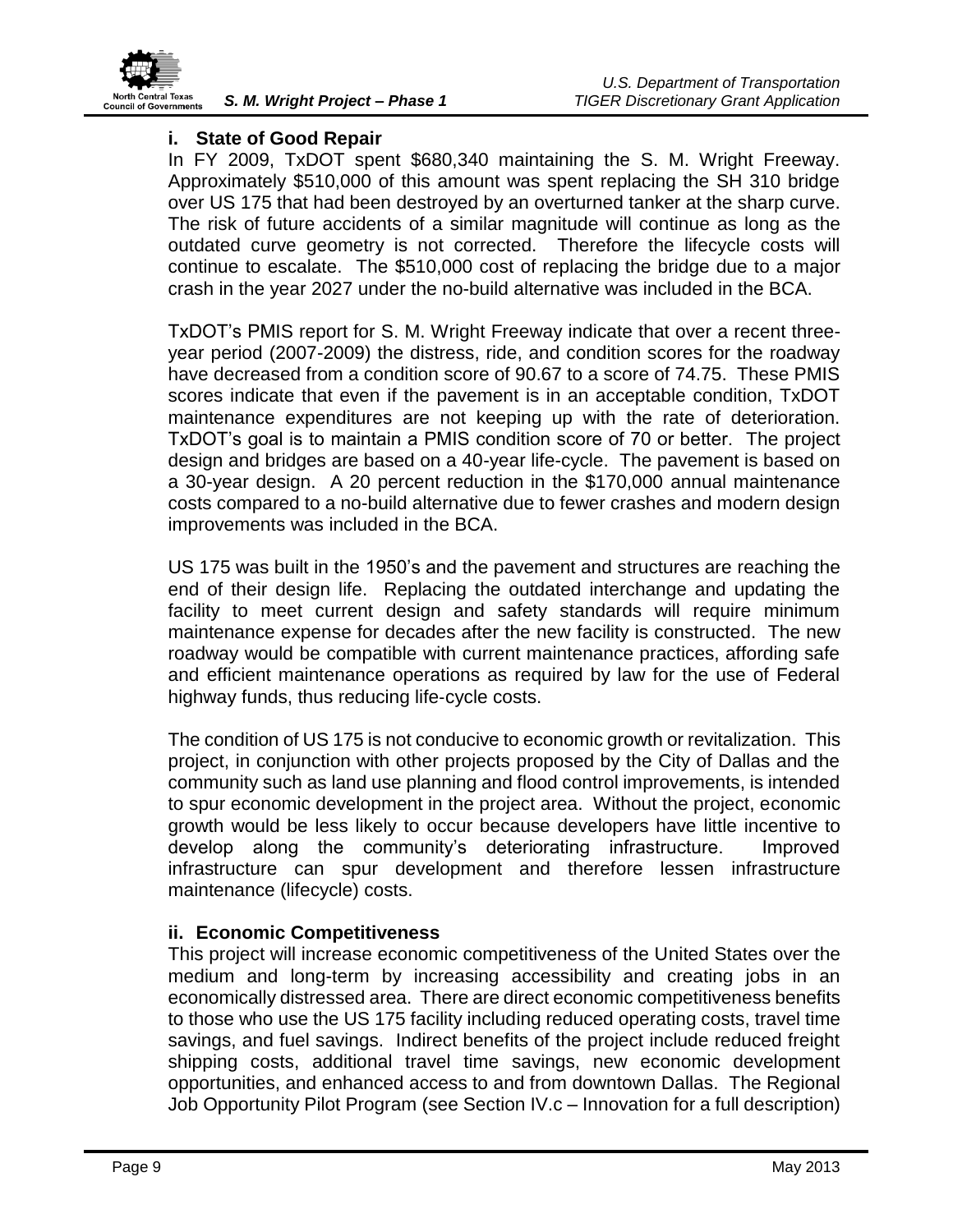

is an effort to leverage short-term construction jobs on the project into long-term careers for economically disadvantaged workers in the project area.

The elimination of the sharp curve on US 175 would reduce roadway and freight operating costs. After the project is completed, all through vehicles will be able to maintain a speed of 55 miles per hour through the connections to and from IH 45. The monetized fuel savings benefit from the removal of the sharp curve is included in the BCA.

Fuel savings from reduced idling would also improve the productivity of the regional transportation system. Removing the major bottleneck at the sharp turn and providing improved connectivity would benefit transportation system users by reducing the amount of fuel wasted during congestion-related delays. These fuel savings benefits have also been monetized as part of the BCA.

This project would lead to travel time savings by removing a bottleneck and a lowspeed curve from the regional transportation network. Reductions in travel time directly benefit transportation system users by allowing them to use that time for other purposes. In addition, the proposed project would contribute to a reduction of freight shipping costs because of increased reliability and transportation network efficiency resulting from reduced congestion. These benefits are difficult to distinguish from other roadway performance measures at a regional level, so to avoid double-counting they were assumed to be part of the congestion delay benefit calculated in Section IV.a.iii – Livability.

As with all infrastructure improvements, this project would create construction jobs in the short-term. Based on the Council of Economic Advisers' (CEA), September 2011 determination that a job-year is created by every \$76,900 in transportation infrastructure spending, this \$121 million dollar project (including the requested \$20 million TIGER Grant funds) would generate approximately 1,573 job-years. This number is inclusive of onsite jobs and additional employment in other industries due to the multiplier effect. Benefits from short-term job creation were not included in the BCA, because some or all of these benefits would have to be considered transfer benefits.

The S. M. Wright Project – Phase 1 enhances access to and from the Dallas CBD. The project is located only two miles south of the Dallas CBD and will improve connections to major employment centers such as the CBD, Uptown, the Medical/Market Center, and various residential locations. In addition, the strategic location of the project is proximate to commercial airports such as Dallas Love Field Airport and Dallas Executive (Red Bird) Airport.

The project will provide residents the opportunity to acquire highway construction skill-sets and ultimately living-wage jobs. As previously stated, the current condition of US 175 is not conducive to economic growth or revitalization. This project, in conjunction with other projects proposed by the City of Dallas and the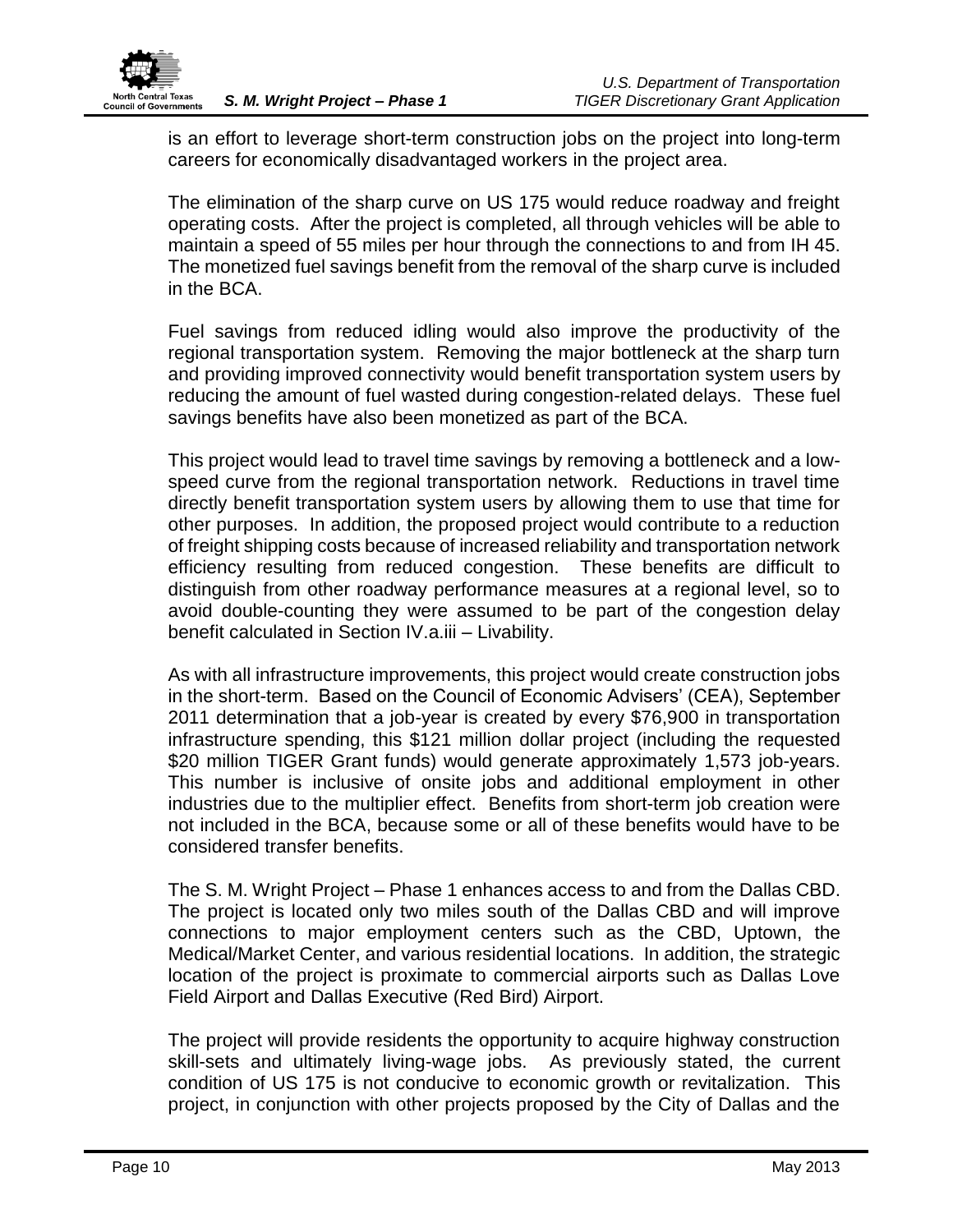

community such as land use planning and flood control improvements, is intended to spur economic development in the project area. In addition, the Regional Job Opportunity Pilot Program (see Section IV.c – Innovation) is an effort to leverage short-term construction jobs on the project into long-term careers for economically disadvantaged workers in the project area.

# <span id="page-16-0"></span>**iii. Livability**

This project promotes the livability of adjacent neighborhoods by placing priority on enhancing community character, cohesion, social interaction, safety, economic prosperity, and general quality of life. Among the ways this project impacts community livability are promoting alternate modes of travel, impacting land use changes, increasing local accessibility, creating alternate routes, and reducing congestion on the roadway system.

As described earlier, the S. M. Wright Project – Phase 1 creates a more efficient way for motorists traveling to and from communities in South Dallas, southern Dallas County, and better access to major employment centers such as the Dallas CBD and the Medical/Market Center. The new direct connection will also create alternate routes for local and regional travel. Emergency response times will likely improve with the mobility enhancements planned for both the C. F. Hawn and S. M. Wright corridors.

The new design will also provide a safer, more reliable route for DART buses. The community immediately surrounding the project is one of the most transit dependent areas of Dallas. According to 2010 Census data, over 15 percent of the population is over 64, nearly 60 percent are disabled, and almost 37 percent of the households have no vehicles. The use of public transit is 360 percent more than that of the City of Dallas as a whole. The current design of US 175 is outdated and does not comply with the Americans with Disabilities Act requirements, which is a major concern due to the significant population of disabled residents. The design will also increase bicycle/pedestrian safety near the US 175/SH 310 interchange.

Under the no build condition, US 175 would continue to divide the community, and the associated disproportionately negative social effects would persist. The quality of life, walkability, and safety of the community would not be improved in the economically distressed area. While the proposed Phase 1 project would have only minimal impacts to land development patterns in the study area, it would set the stage for the major land use benefits that would accompany Phase 2 of the project.

Based on travel modeling, the proposed project reduces vehicle hours of congestion delay which directly relates to livability. Reductions in congestion delay directly benefit transportation system users by allowing them to use that time for other purposes. This benefits the drivers and transit-passengers who use the facility directly and those who experience less congestion due to the larger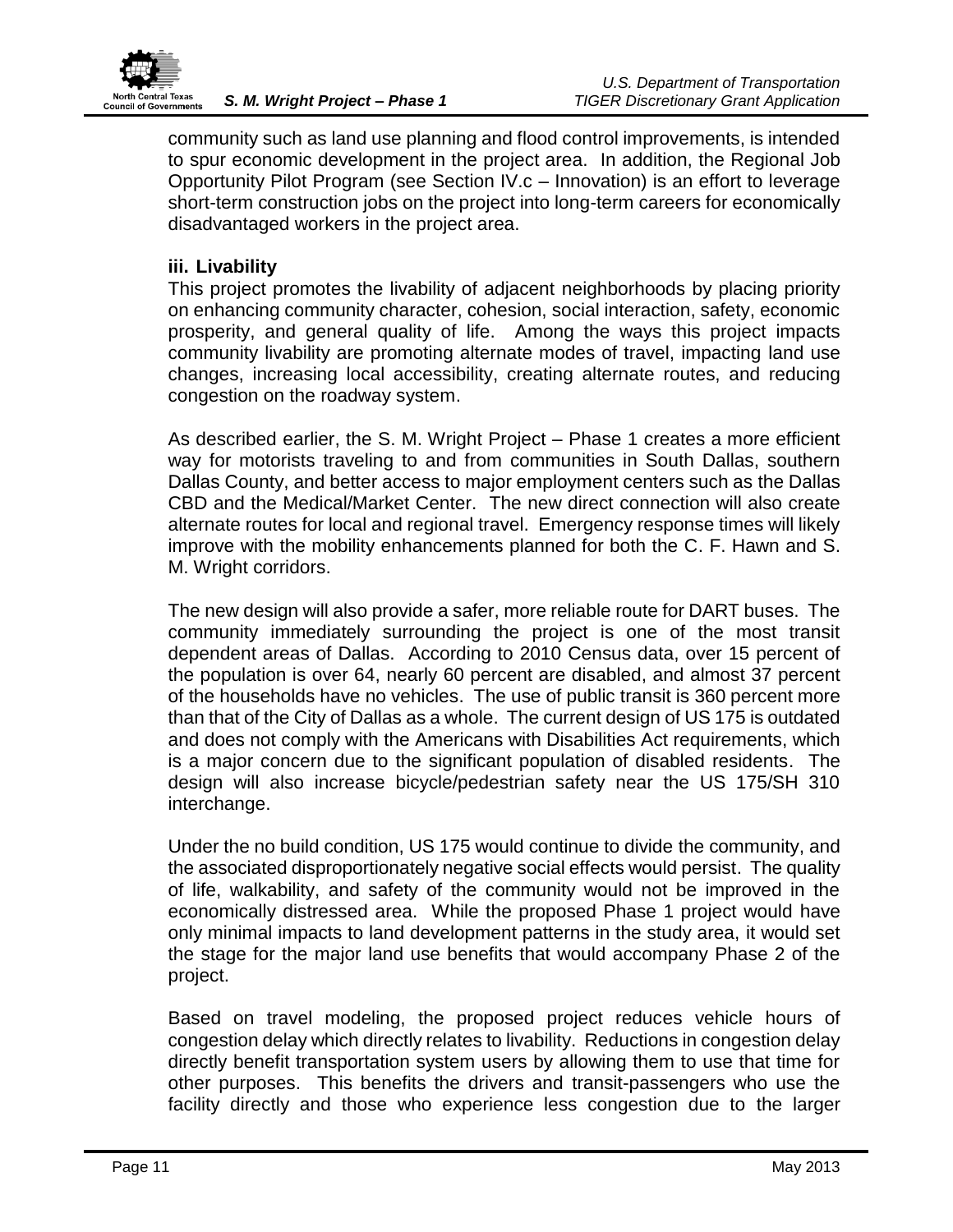

transportation network effects. The monetized value of the congestion delay reduction benefit is included in the BCA.

Enhanced local accessibility would also result from the new access ramps on IH 45 that would be built in the S. M. Wright Project – Phase 1 project. These benefits are difficult to extricate from other roadway performance measures at a regional level, so to avoid double-counting they were assumed to be part of the time savings and congestion delay benefits calculated for other measures.

# <span id="page-17-0"></span>**iv. Environmental Sustainability**

The project will improve energy efficiency, lessen dependence on oil, and reduce greenhouse gas emissions. The project would create health benefits associated with shifting air quality and noise impacts to non-residential areas. Other benefits include increasing reliability and efficiency of the transportation system, reducing both recurring and nonrecurring congestion, and improved air quality associated with reduced vehicle emissions.

The project would transition much of the through traffic on S. M. Wright Freeway to IH 45. The expected 30 percent reduction in traffic volumes on S. M. Wright Freeway would reduce the volume of vehicle exhaust released along the corridor. There would also be some reduction in traffic noise because vehicles would no longer have to brake and then accelerate through the sharp curve. The land use along the IH 45 corridor is predominantly light industrial, so there would be fewer health impacts from the emissions and noise. These benefits were not quantified in the BCA because no reliable methodology was available to estimate their impact.

Based on traffic modeling to analyze the build and no-build alternatives, the proposed project would reduce regional greenhouse gas emissions. The MOVES model provides estimates for three types of emissions: nitrogen oxides  $(NOx)$ , volatile organic compounds (VOC), and carbon dioxide  $(CO<sub>2</sub>)$ . Because the project is within a non-attainment area for ozone, the air quality benefits of the project are particularly important to the region. The monetized value of these benefits is included in the BCA.

Enhanced transportation system reliability and efficiency would result from the removal of "dead man's curve," which is a major bottleneck in the regional transportation network. The environmental benefits are difficult to differentiate from other roadway performance measures at a regional level, so to avoid doublecounting they were assumed to be part of the emissions reduction benefits of the project.

# <span id="page-17-1"></span>**v. Safety**

Safety is the primary concern on this heavily traveled roadway. This project will completely eliminate a sharp roadway curve (almost 90 degrees) at US 175 and SH 310 by extending US 175 to IH 45 and thereby increase the operational safety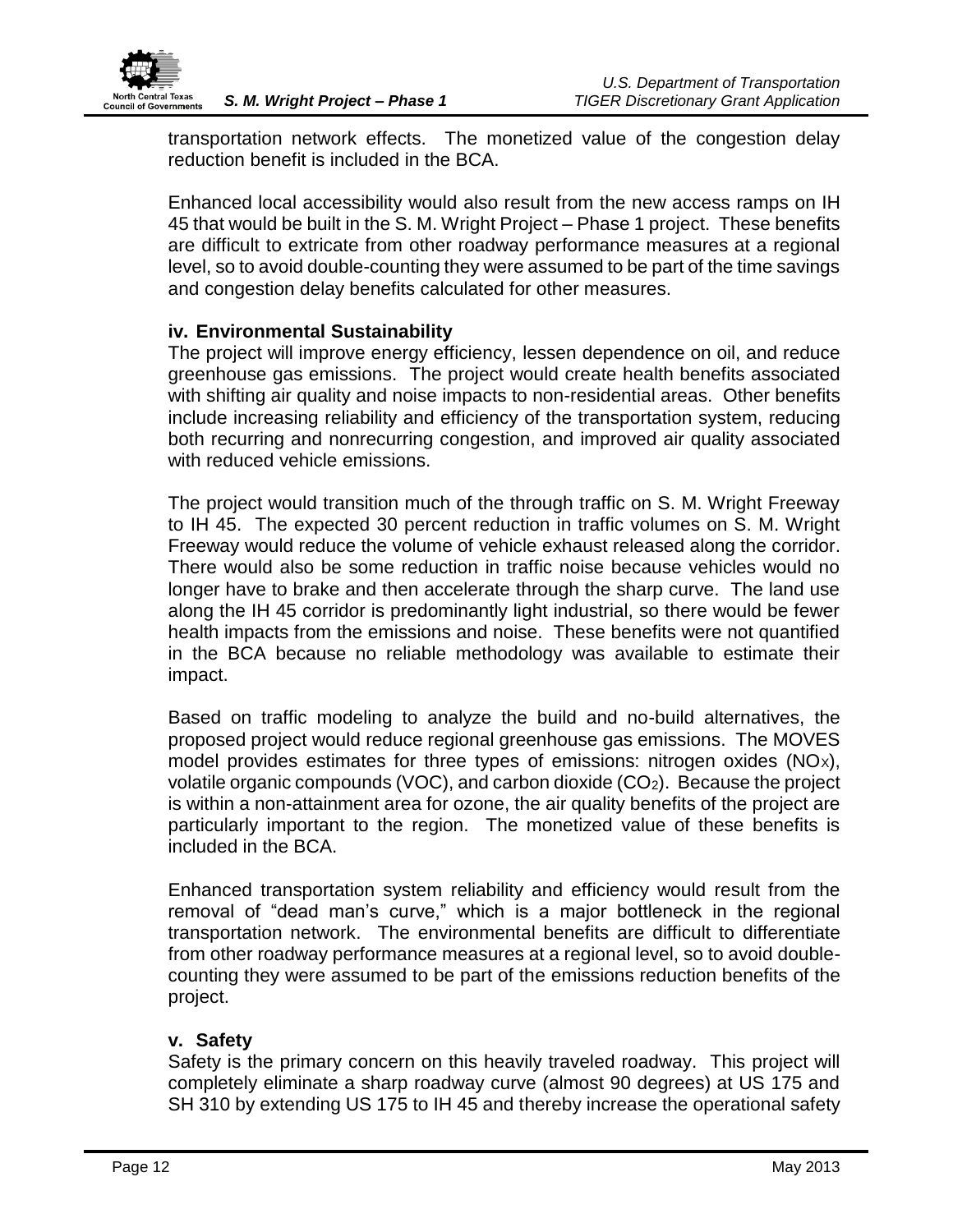

of the interchange. In addition, the horizontal alignment would be brought into conformity with current safety and design standards. These improvements would also increase the safety of pedestrians and bicycle users who need to cross US 175 near the SH 310 interchange.

The current US 175 horizontal alignment does not meet current safety and design standards set by TxDOT and FHWA. As noted earlier, accident data over the past nine years (2003 to 2012) lists 1,121 total crashes (125 per year) on the 5 total miles of US 175 and IH 45 within the project limits. In that same period there were 19 tragic fatalities (more than two every year) and 564 people were injured. 300 of the 1,121 crashes (27 percent) occurred within one-half of a mile from "dead man's curve." By connecting the C. F. Hawn Freeway directly to IH 45, the project will eliminate the severe horizontal curvature at the intersection of SH 310 and US 175, substantially lowering the frequency of crashes and overturned vehicles. The reduction in crashes through the reconfiguration of the US 175/SH 310 interchange would yield extensive economic benefits as shown in the BCA.

As previously stated, due to a lack of pedestrian crossings of US 175 between Hatcher Street and Bexar Street some pedestrians cross the main lanes of US 175 at the low-speed curve. This creates dangerous conflict-points for both pedestrians and drivers. The S. M. Wright Project – Phase 1 reconfigures the US 175/SH 310 intersection and locates it halfway between the Hatcher Street and Bexar Street pedestrian crossings. The reconfigured intersection will include sidewalks to serve active transportation users. This new crossing will reduce the frequency of pedestrian injuries and fatalities on the US 175 main lanes and facilitate safer, more direct travel routes. To avoid double-counting, the safety improvements for non-motorized users are assumed to be included in the overall crash reduction benefit.

# <span id="page-18-1"></span><span id="page-18-0"></span>**vi. Project Readiness**

# **a) Technical Feasibility**

The project requires the construction of two 3-lane high speed direct connections with a two-level interchange at US 175/SH 310. In addition, it requires reconstruction of IH 45 to accommodate the new US 175 direct connection ramps and additional local access ramps. The designs generally adhere to FHWA and TxDOT design standards, though some design exceptions may be requested based on the preliminary design schematics. The designs are technically feasible and the project does not include any unusual design elements. In addition to standard construction techniques, innovative clean construction techniques and green concrete would be used (see Section IV.c – Innovation). The innovative elements would not pose any technical challenges.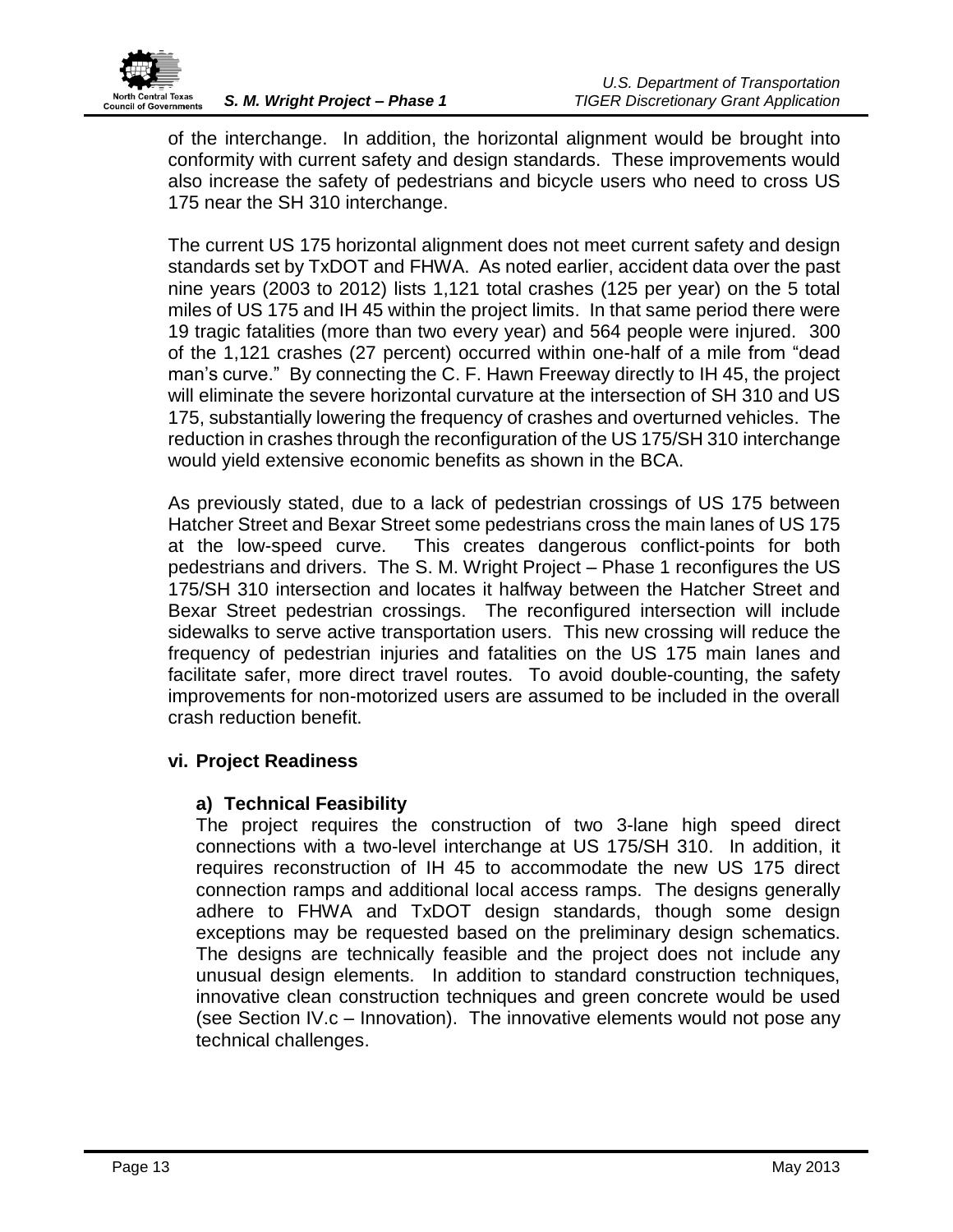<span id="page-19-0"></span>

# **b) Financial Feasibility**

Funds to fully implement the project were identified and allocated before the end of 2012. During the January 2013 Public Hearing for the EA, public input identified deficiencies in the local access provided by the project. In response, additional ramps along IH 45 to provide critical local access and to enhance the potential for economic development for this economically distressed community are now included. The estimated cost of those ramps is \$20 million, the amount of this FY 2013 TIGER Discretionary Grant request. The City of Dallas, TxDOT, and NCTCOG have spent almost \$13 million in funds to develop the design and conduct environmental studies for the project. Funding for right-of-way acquisition and the remainder of construction has been identified through a combination of local, state, and federal sources. The receipt of TIGER funds would complete a larger, committed funding package to build the project.

NCTCOG currently manages federal as well as state-administered grants that are in various stages of development, implementation, and closeout. In fiscal year 2008, NCTCOG facilitated expenditures of \$4.8 million from various multiyear grants including awards from the Department of Energy, Environmental Protection Agency, Federal Transit Administration, Federal Aviation Administration, US Department of Housing and Urban Development, Department of Labor, and the Department of Defense. Also in fiscal year 2008, NCTCOG facilitated expenditures of \$113.7 million from various stateadministered grants including awards from the Texas Commission on Environmental Quality, Texas Department of Health, Texas State Energy Conservation Office, and TxDOT. The NCTCOG Transportation Department employs 18 fiscal and grant professionals who provide financial, legal and compliance support for projects funded from various grants.

No adverse audit findings from standards used by states, local governments, and non-profit organizations expending federal awards (Circular A-133) have been determined at this time. NCTCOG has not been required to comply with special "high risk" terms and conditions under agency regulations in the implementation of consistency and uniformity in the management of grants and cooperative agreements with state, local, and federally-recognized Indian tribal governments (OMB Circular A-102).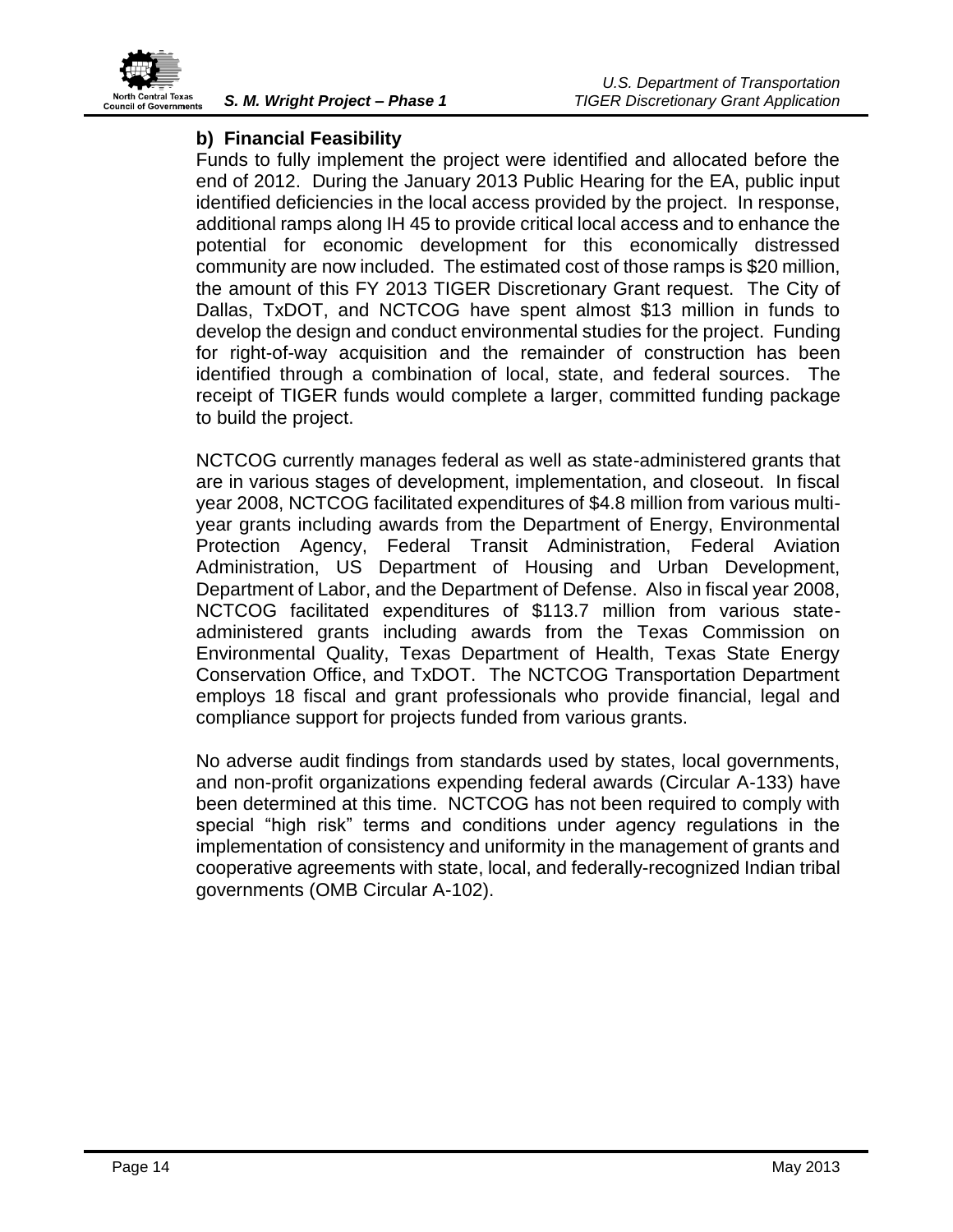



**c) Project Schedule**

<span id="page-20-1"></span><span id="page-20-0"></span>

|                                                                                                                                                                                                                                        |                        |                   |                                                   |    |                       |  | <b>Exhibit 7</b>                                                |            |             | <b>Project Schedule</b> |      |                                                                  |  |      |                                         |  |      |  |      |             |  |                                                 |  |
|----------------------------------------------------------------------------------------------------------------------------------------------------------------------------------------------------------------------------------------|------------------------|-------------------|---------------------------------------------------|----|-----------------------|--|-----------------------------------------------------------------|------------|-------------|-------------------------|------|------------------------------------------------------------------|--|------|-----------------------------------------|--|------|--|------|-------------|--|-------------------------------------------------|--|
| S. M. Wright Project<br>Implementation                                                                                                                                                                                                 |                        |                   |                                                   |    |                       |  | Meets Federal,<br>State, & Local<br>requirements<br>by 06-30-14 |            |             |                         |      |                                                                  |  |      |                                         |  |      |  |      |             |  |                                                 |  |
| <b>Phases</b>                                                                                                                                                                                                                          |                        | 2012              |                                                   |    | 2013                  |  | 2014                                                            |            |             |                         | 2015 |                                                                  |  | 2016 |                                         |  | 2017 |  | 2018 |             |  | 2019                                            |  |
|                                                                                                                                                                                                                                        | Q <sub>1</sub>         |                   | $Q2$ $Q3$ $Q4$                                    | Q1 | Q2   Q3   Q4          |  |                                                                 |            | Q1 Q2 Q3 Q4 |                         |      | $\boxed{Q1}$ $\boxed{Q2}$ $\boxed{Q3}$ $\boxed{Q4}$ $\boxed{Q1}$ |  |      | $Q2$ $Q3$ $Q4$ $Q1$ $Q2$ $Q3$ $Q4$ $Q1$ |  |      |  |      | Q2 Q3 Q4 Q1 |  | $\overline{Q2}$ $\overline{Q3}$ $\overline{Q4}$ |  |
| <b>Activities</b>                                                                                                                                                                                                                      |                        | Comments:         |                                                   |    |                       |  |                                                                 |            |             |                         |      |                                                                  |  |      |                                         |  |      |  |      |             |  |                                                 |  |
| <b>Pre-Construction Activities</b>                                                                                                                                                                                                     |                        |                   |                                                   |    |                       |  |                                                                 |            |             |                         |      |                                                                  |  |      |                                         |  |      |  |      |             |  |                                                 |  |
| <b>Planning Requirements</b><br>STIP Listings 013-2016 TIP,<br>Phase 1 TIP Code: 20209<br>Phase 2 TIP Code: 20062<br>IH 45 Improvements TIP Code: 11266<br>Jobs Opportunity Program TIP Code:<br><b>Environmental Clearance - NEPA</b> |                        | Approved 11.01.12 | TIP Feb 2013 Rev Cycle                            |    | <b>CIr</b>            |  |                                                                 |            |             |                         |      |                                                                  |  |      |                                         |  |      |  |      |             |  |                                                 |  |
| <b>HAZMAT Clearance - Phase 1</b>                                                                                                                                                                                                      | FY 13, \$8.6M, Prop 12 |                   |                                                   |    |                       |  |                                                                 | <b>CIr</b> |             |                         |      |                                                                  |  |      |                                         |  |      |  |      |             |  |                                                 |  |
| <b>Design</b>                                                                                                                                                                                                                          |                        |                   |                                                   |    |                       |  |                                                                 |            |             |                         |      |                                                                  |  |      |                                         |  |      |  |      |             |  |                                                 |  |
| PS & E Phase 1                                                                                                                                                                                                                         |                        |                   |                                                   |    |                       |  |                                                                 |            |             |                         |      |                                                                  |  |      |                                         |  |      |  |      |             |  |                                                 |  |
| PS & E Phase 2                                                                                                                                                                                                                         |                        |                   |                                                   |    |                       |  |                                                                 |            |             |                         |      |                                                                  |  |      |                                         |  |      |  |      |             |  |                                                 |  |
| <b>Right of Way</b>                                                                                                                                                                                                                    |                        |                   |                                                   |    |                       |  |                                                                 |            |             |                         |      |                                                                  |  |      |                                         |  |      |  |      |             |  |                                                 |  |
| Phase 1                                                                                                                                                                                                                                |                        |                   | FY 13, \$8.6M, Prop 12                            |    | Funds for HazMat/ROW  |  |                                                                 |            |             |                         |      |                                                                  |  |      |                                         |  |      |  |      |             |  |                                                 |  |
| Phase 2                                                                                                                                                                                                                                |                        | No ROW expected   |                                                   |    |                       |  |                                                                 |            |             |                         |      |                                                                  |  |      |                                         |  |      |  |      |             |  |                                                 |  |
| <b>Construction</b>                                                                                                                                                                                                                    |                        |                   |                                                   |    |                       |  |                                                                 |            |             |                         |      |                                                                  |  |      |                                         |  |      |  |      |             |  |                                                 |  |
| <b>Phase 1 Schedule</b>                                                                                                                                                                                                                |                        |                   | (TIGER Funded)                                    |    |                       |  |                                                                 | Let        |             |                         |      |                                                                  |  |      |                                         |  |      |  |      |             |  |                                                 |  |
| <b>Utility Relocation</b>                                                                                                                                                                                                              | <b>RTR</b>             |                   | FY 13, \$2.1M, Prop 12;<br>FY 13, \$1.M, Prop 12, |    | No Utilities expected |  |                                                                 |            |             |                         |      |                                                                  |  |      |                                         |  |      |  |      |             |  |                                                 |  |
| <b>Demolition &amp; Grading</b>                                                                                                                                                                                                        |                        |                   | FY 14, \$66.7M, Cat 2 &                           |    |                       |  |                                                                 |            |             |                         |      |                                                                  |  |      |                                         |  |      |  |      |             |  |                                                 |  |
| <b>Structures</b>                                                                                                                                                                                                                      | \$20.7M; Cat 2 & RTR   |                   | RTR 121-DA2; FY 13                                |    |                       |  |                                                                 |            |             |                         |      |                                                                  |  |      |                                         |  |      |  |      |             |  |                                                 |  |
| Paving                                                                                                                                                                                                                                 | \$20M TIGER            |                   |                                                   |    |                       |  |                                                                 |            |             |                         |      |                                                                  |  |      |                                         |  |      |  |      |             |  |                                                 |  |
| <b>Phase 1 Project Construction Jobs</b>                                                                                                                                                                                               |                        |                   |                                                   |    |                       |  |                                                                 |            |             |                         |      | 234 390 468 546 546 546 546 546 546 546 494 390                  |  |      |                                         |  |      |  |      |             |  |                                                 |  |
| <b>Phase 2 Schedule</b>                                                                                                                                                                                                                |                        |                   | (Not TIGER Funded)                                |    |                       |  |                                                                 |            |             |                         |      |                                                                  |  |      |                                         |  | Let  |  |      |             |  |                                                 |  |
| <b>Utility Relocation</b>                                                                                                                                                                                                              |                        | FY15, \$4.9M, RTR |                                                   |    |                       |  |                                                                 |            |             |                         |      |                                                                  |  |      |                                         |  |      |  |      |             |  |                                                 |  |
| Demolition & Grading                                                                                                                                                                                                                   |                        |                   |                                                   |    |                       |  |                                                                 |            |             |                         |      |                                                                  |  |      |                                         |  |      |  |      |             |  |                                                 |  |
| <b>Structures</b>                                                                                                                                                                                                                      |                        |                   | FY 17, \$41.7M, Cat 2                             |    |                       |  |                                                                 |            |             |                         |      |                                                                  |  |      |                                         |  |      |  |      |             |  |                                                 |  |
| Paving                                                                                                                                                                                                                                 |                        |                   |                                                   |    |                       |  |                                                                 |            |             |                         |      |                                                                  |  |      |                                         |  |      |  |      |             |  |                                                 |  |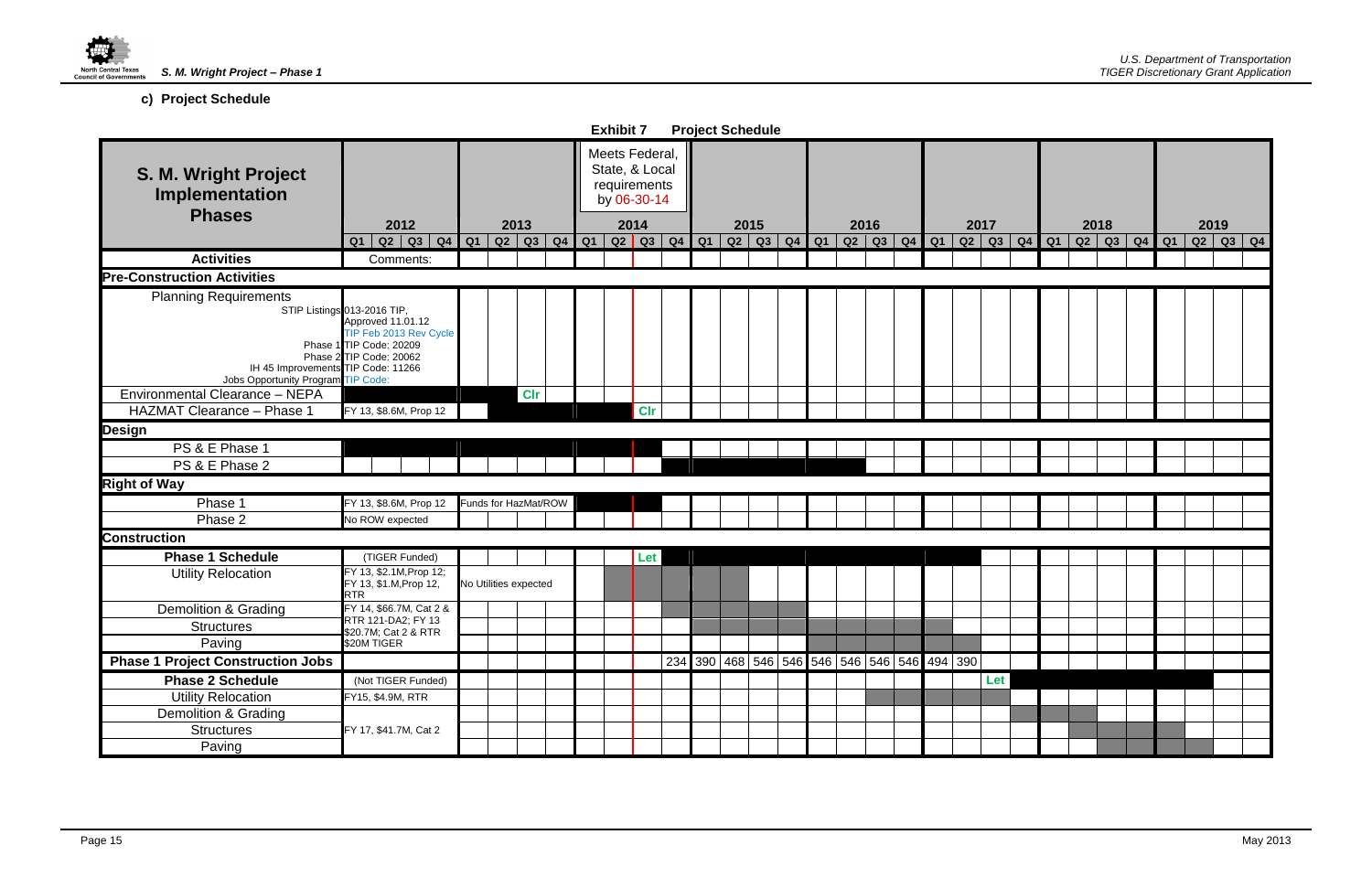

# **d) Assessment of Project Risks and Mitigation Strategies**

<span id="page-21-1"></span><span id="page-21-0"></span>

|                                                                                                  |                                                                           |                                                                                                                                                                              | <b>Exhibit 8</b><br><b>Project Risks and Mitigation Strategies</b>                                                                                                                                                                                                                                                                                                          |                                                                                                                                                                                                                              |                                                                                                                                                                                                                                                                                                                                                                                                                                                                             |
|--------------------------------------------------------------------------------------------------|---------------------------------------------------------------------------|------------------------------------------------------------------------------------------------------------------------------------------------------------------------------|-----------------------------------------------------------------------------------------------------------------------------------------------------------------------------------------------------------------------------------------------------------------------------------------------------------------------------------------------------------------------------|------------------------------------------------------------------------------------------------------------------------------------------------------------------------------------------------------------------------------|-----------------------------------------------------------------------------------------------------------------------------------------------------------------------------------------------------------------------------------------------------------------------------------------------------------------------------------------------------------------------------------------------------------------------------------------------------------------------------|
| S. M. Wright<br><b>Project - Phase 1</b>                                                         | <b>Achieved or</b><br><b>Pending -</b>                                    |                                                                                                                                                                              | <b>Evidence that Milestone will</b>                                                                                                                                                                                                                                                                                                                                         |                                                                                                                                                                                                                              |                                                                                                                                                                                                                                                                                                                                                                                                                                                                             |
| <b>Milestones</b>                                                                                | clarification                                                             | <b>Financial Commitment</b>                                                                                                                                                  | be completed by June 30,2014                                                                                                                                                                                                                                                                                                                                                | <b>Risk</b>                                                                                                                                                                                                                  | <b>Risk Mitigation</b>                                                                                                                                                                                                                                                                                                                                                                                                                                                      |
| <b>Pre-Construction Activities</b>                                                               |                                                                           |                                                                                                                                                                              |                                                                                                                                                                                                                                                                                                                                                                             |                                                                                                                                                                                                                              |                                                                                                                                                                                                                                                                                                                                                                                                                                                                             |
| <b>TIP/STIP Listing</b>                                                                          | Achieved                                                                  |                                                                                                                                                                              | Highway Projects included in 2013-2016 TIP, Jobs<br>Program included/ approved in Feb 2013 STIP<br><b>Revision Cycle</b>                                                                                                                                                                                                                                                    |                                                                                                                                                                                                                              |                                                                                                                                                                                                                                                                                                                                                                                                                                                                             |
| Environmental<br>Clearance, Final<br>Environmental<br>Assessment, and<br><b>Receipt of FONSI</b> | Pending - expected<br>by 4th Quarter 2013                                 | To address concerns raised at the<br>Jan 2013 Public Hearing, additional<br>construction funds for Phase 1 will<br>be needed (anticipated \$20M<br>TIGER V funds).           | Link to SM Wright Draft FEA:<br>http://www.smwrightproject.org/PDF/Combine<br>d_SM_Wright_EA_and_App_0092-01-052.pdf<br>Status - Resolution of final public concerns with IH<br>45 access anticipated following June 27, 2013<br>Public Hearing, public comment period expires<br>July 8 <sup>th</sup> .<br>EA Percent Complete - 100% Schematic Percent<br>Complete - 100% | Known /potential obstacles:<br>$4(f)$ – DISD and FHWA seem to be in<br>agreement with the acquisition of the DISD<br>property as a De Minimis Impact Finding. It<br>is anticipated this will be confirmed by July<br>$8th$ . | TxDOT District leadership is conducting intensive<br>public involvement to ensure concerns are<br>addressed. Extensive conversations have occurred<br>with US Representative Eddie Bernice Johnson<br>and Texas Senator Royce West to confirm their<br>satisfaction with the proposed IH 45 access<br>solution.<br>Both FHWA and TxDOT staffs are coordinating<br>lefforts and concurrent reviews to secure<br>environmental clearance by the end of calendar<br>year 2013. |
| Hazardous<br><b>Materials</b><br>Assessment &<br>Clearance                                       | Pending - expected<br>by 3rd Quarter 2014                                 | Hazardous material remediation<br>and ROW costs fully funded at \$8.6<br>million<br>City of Dallas and RTC funding ILA,<br>April 2012<br>Assigned Prop 12 funds - \$8.6M     | Phase 1 assessment and determination of needed<br>mitigation, contingent upon environmental<br>clearance                                                                                                                                                                                                                                                                    | Known /potential obstacles:<br>Unexpected contaminants either identified<br>and/or in evidence in unexpected<br>concentrations or locations.                                                                                 | Work may begin at the north end of the project, so<br>project letting, e.g., construction start, will not be<br>delayed.                                                                                                                                                                                                                                                                                                                                                    |
| <b>Design</b><br>Modifications to<br>IH 45 Access<br>Ramps                                       | Pending - 100%<br>expected by 3rd<br>Quarter 2014                         |                                                                                                                                                                              | Project's Previous Interstate Access Justification<br>Report approved Date: 07-11-12                                                                                                                                                                                                                                                                                        | Known /potential obstacles:<br>IH 45 access modifications may require<br>FHWA approval                                                                                                                                       | Initial discussions with TxDOT Design division and<br>FHWA have indicated, only an update to the<br>previous submittal may be needed.                                                                                                                                                                                                                                                                                                                                       |
| <b>Right of Way</b><br><b>Acquisition</b>                                                        | Pending - expected<br>by 3rd Quarter 2014                                 | Hazardous material remediation<br>and ROW costs fully funded at \$8.6 million<br>million City of Dallas and RTC<br>funding ILA, April 2012 Assigned<br>Prop 12 funds -\$8.6M | Approximate ROW expenditures to date: \$1.3                                                                                                                                                                                                                                                                                                                                 | Known /potential obstacles:<br>Final acquisition contingent on receipt of<br>Hazardous materials clearance.                                                                                                                  | Work may begin at the north end of the project, so<br>project letting will not be delayed.                                                                                                                                                                                                                                                                                                                                                                                  |
| <b>Construction Activities</b>                                                                   |                                                                           |                                                                                                                                                                              |                                                                                                                                                                                                                                                                                                                                                                             |                                                                                                                                                                                                                              |                                                                                                                                                                                                                                                                                                                                                                                                                                                                             |
| <b>Project Funding</b>                                                                           | Achieved, except<br>\$20M shortfall                                       | Almost 60% of Phase 1 funding<br>utilizes local dollars.<br><b>Current Phase 1 Funding Shares:</b><br>Federal: 41% - \$47.9M<br>State / Local: 59% - \$71.8M                 |                                                                                                                                                                                                                                                                                                                                                                             | Known /potential obstacles: None identified                                                                                                                                                                                  |                                                                                                                                                                                                                                                                                                                                                                                                                                                                             |
|                                                                                                  | Utility Relocations Pending - expected<br>by 4 <sup>th</sup> Quarter 2014 |                                                                                                                                                                              |                                                                                                                                                                                                                                                                                                                                                                             | Known /potential obstacles: None identified                                                                                                                                                                                  |                                                                                                                                                                                                                                                                                                                                                                                                                                                                             |
| General<br>Construction                                                                          | Pending - expected<br>by 3rd Quarter 2014                                 |                                                                                                                                                                              |                                                                                                                                                                                                                                                                                                                                                                             | Known /potential obstacles: None identified                                                                                                                                                                                  |                                                                                                                                                                                                                                                                                                                                                                                                                                                                             |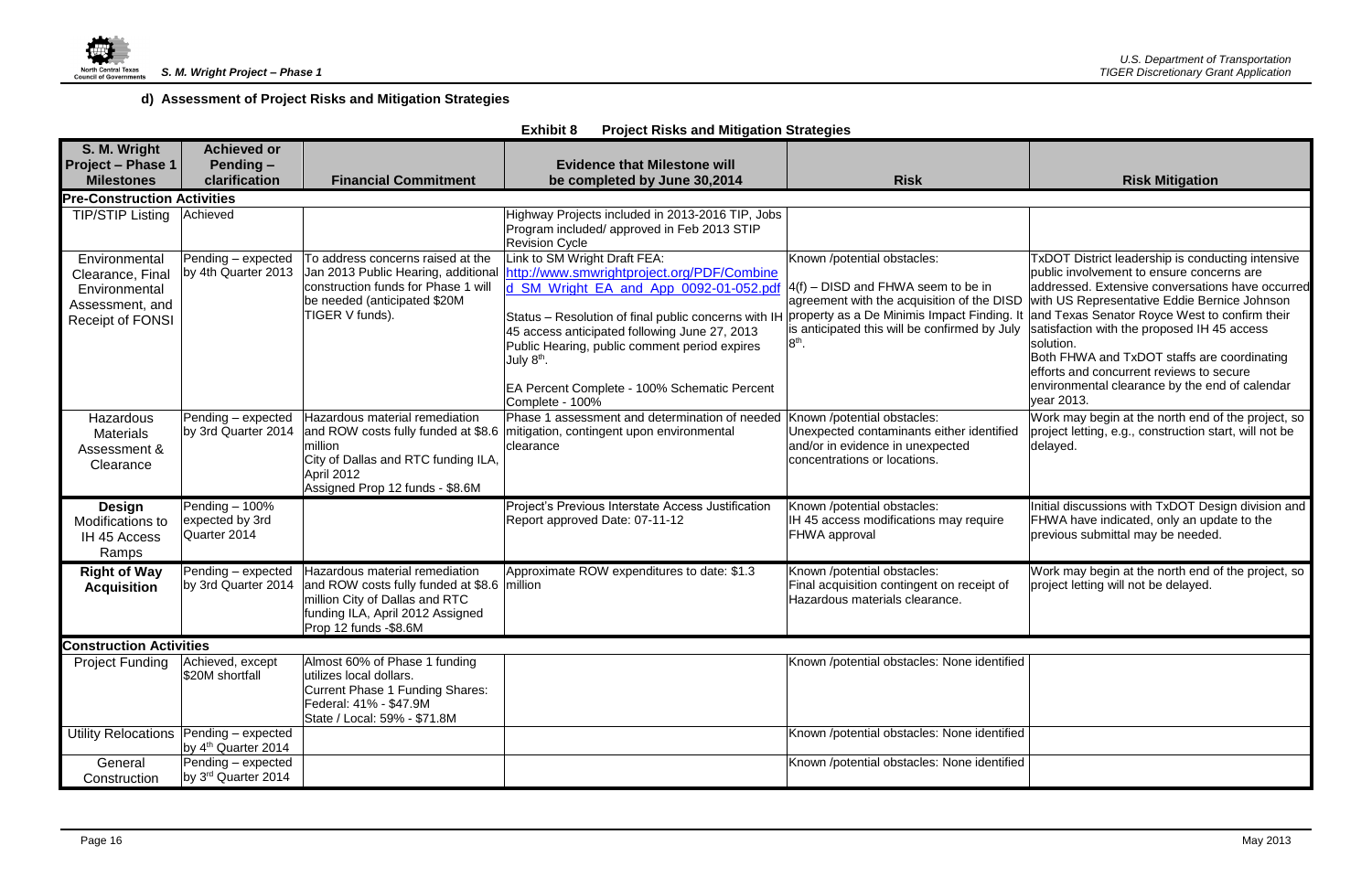

# <span id="page-22-0"></span>**b. Innovation**

The proposed project would include three innovative elements to pursue the long-term outcomes outlined in the selection criteria. The City of Dallas and NCTCOG plan to use the S. M. Wright Project – Phase 1 as a pilot project for a jobs training program to help disadvantaged workers in the project area learn skills and find work in the construction industry. Also, the project would be implemented using clean construction techniques and utilize green concrete to increase environmental sustainability.

# Regional Jobs Opportunity Pilot Program

The project's location is distinctive in that it is in an economically distressed area, as well as within a predominantly African-American community and the Colonial Hill Historic District. In an effort to specifically target job creation in disadvantaged neighborhoods, the RTC, the policy board of the MPO, allocated funding in January 2013 to support a Regional Jobs Opportunity Pilot Program (RJOPP). As provided for in the RTC's action, the S. M. Wright – Phase 1 project would launch the RJOPP. The program's goal is twofold:

- i) to increase minority contractors' competitive effectiveness for highway construction jobs through more effective mentoring/training; and
- ii) to address the issue of unemployment and under-employment by recruiting/ training area residents in various highway construction job categories to be employable on transportation construction jobs.

Given the project's unique location, the project area has been the subject of both regional and local planning studies by diverse interest groups concerned with landuse planning and economic development. At the regional level, the *Balanced Vision Plan for the Trinity Corridor* is a conceptual master plan developed by the City of Dallas in 2003 for extensive development of recreational facilities and flood control. The *South Dallas/Fair Park Economic Development Corridor Plan* identified eleven "project opportunity areas" that would help spur local revitalization efforts; four of these commercial nodes for redevelopment are within the project corridor. The S. M. Wright Project – Phase 1 and the RJOPP are both consistent with the City of Dallas' Growth South initiative and work toward the redevelopment of South Dallas. The projects encourage the creation of public-private partnerships that generate and sustain jobs.

A successful jobs program at the regional level requires the integration of a broad spectrum of expertise from governmental and non-governmental entities. The FHWA and TxDOT Offices of Civil Rights will be consulted as the final structure of the program is developed. Currently, the participating governmental agencies comprise: the City of Dallas, TxDOT - Dallas District, Workforce Solutions Dallas, and the North Central Texas Council of Governments; private entities include: Association of General Contractors Texas, Literacy Instruction for Texas (LIFT), CitySquare (a community based organization), and Cornerstone Baptist Church.

For the job categories identified below, all participants will participate in a jobs program leading to certification. As this program was jointly developed by the Associated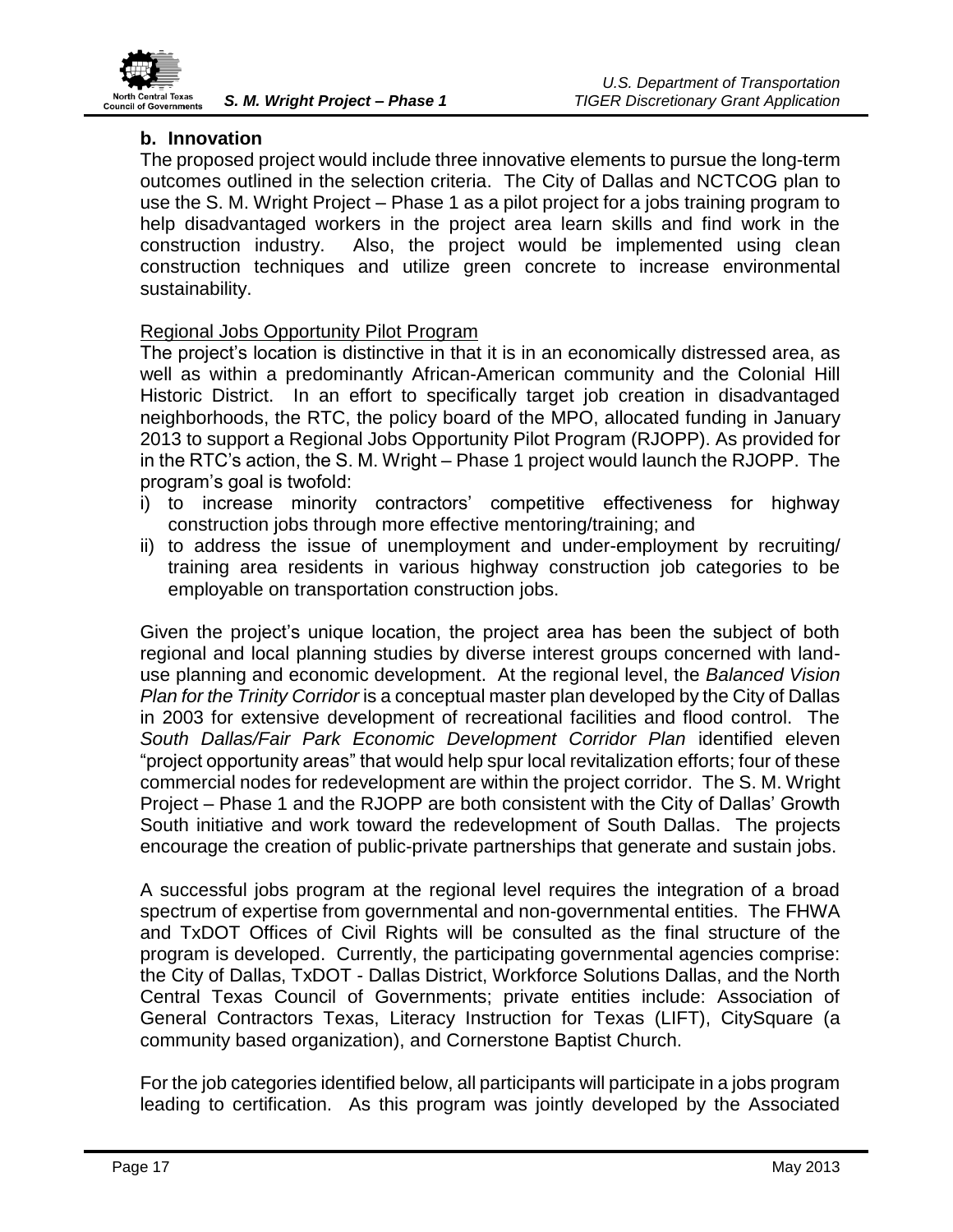

General Contractors of Texas and TxDOT, successful trainees will complete the program with a Journeyman skill-set recognized by highway contractors throughout the state. Training/certification will be focused on those job categories which will be utilized for the majority of a project's life, and will exclude seasonal or phasedependent jobs. These jobs include, but are not limited to, concrete finishers, form setters, reinforcing steel workers, and pipe layers. Placing area residents in these jobs is expected to rapidly stimulate economic activity in South Dallas. Based upon Texas Counties wage rate zones, as well as wage rates for Dallas County (as of January 6, 2012), wages for program participants would range between approximately \$11.01/hour and \$17.68/hour.

Enhanced mentoring and training opportunities for MWSBE contractors in approved seminars such as the Bonding Education Program (see link: http://osdbu.dot.gov/bap/ [bep\\_main.cfm\)](http://osdbu.dot.gov/bap/%20bep_main.cfm) may be funded through the RJOPP. In addition, these mentoring/training opportunities will be coordinated with TxDOT's and the NTTA Cooperative Inclusion Plan (see link: https://www.ntta.org/procurement/busdiv/ [programs/Pages/Cooperative-Inclusion-plan.aspx\)](https://www.ntta.org/procurement/busdiv/%20programs/Pages/Cooperative-Inclusion-plan.aspx). By developing and hosting a curriculum of seminars and through intensified mentoring efforts for MWSBE contractors, success rates at winning TxDOT highway construction contracts are anticipated to escalate.

During the next three years, the total amount of construction for other TxDOT projects in close proximity to South Dallas amount to \$1.7 billion. Approximately \$8.3 billion dollars are projected to go to construction within the TxDOT–Dallas District during the same timeframe. This will provide ample opportunity for RJOPP trainees to secure a living-wage. The multi-billion dollar investment in highway construction projects, with construction taking three to five years or more, will allow program participants to create a track-record of success. In addition, the RJOPP will train workers who will be in a position to take over for the approximately 30 to 40 percent of the current workforce of skilled highway construction workers who (according to BLS estimates) will be eligible for retirement in the next 5 to 10 years.

In conclusion, the award of a \$20 million TIGER grant will complement on-going regional efforts to provide the unemployed and under-employed disadvantaged residents with marketable job skills to earn a living wage.

# Clean Construction Techniques

As the MPO of an ozone nonattainment area, the NCTCOG Transportation Department works to develop air quality control strategies that reduce emissions of criteria pollutants associated with ozone formation, specifically  $NO<sub>x</sub>$ . Through recent years, NCTCOG staff has been investigating potential strategies to address emissions from construction equipment, which contributes approximately eight percent of ozoneforming NO<sub>x</sub> emissions in North Central Texas, according to preliminary modeling conducted by TCEQ. Staff has determined that contract specifications which include emissions-related requirements on public works or other construction projects may be one of the more promising strategies to reduce emissions.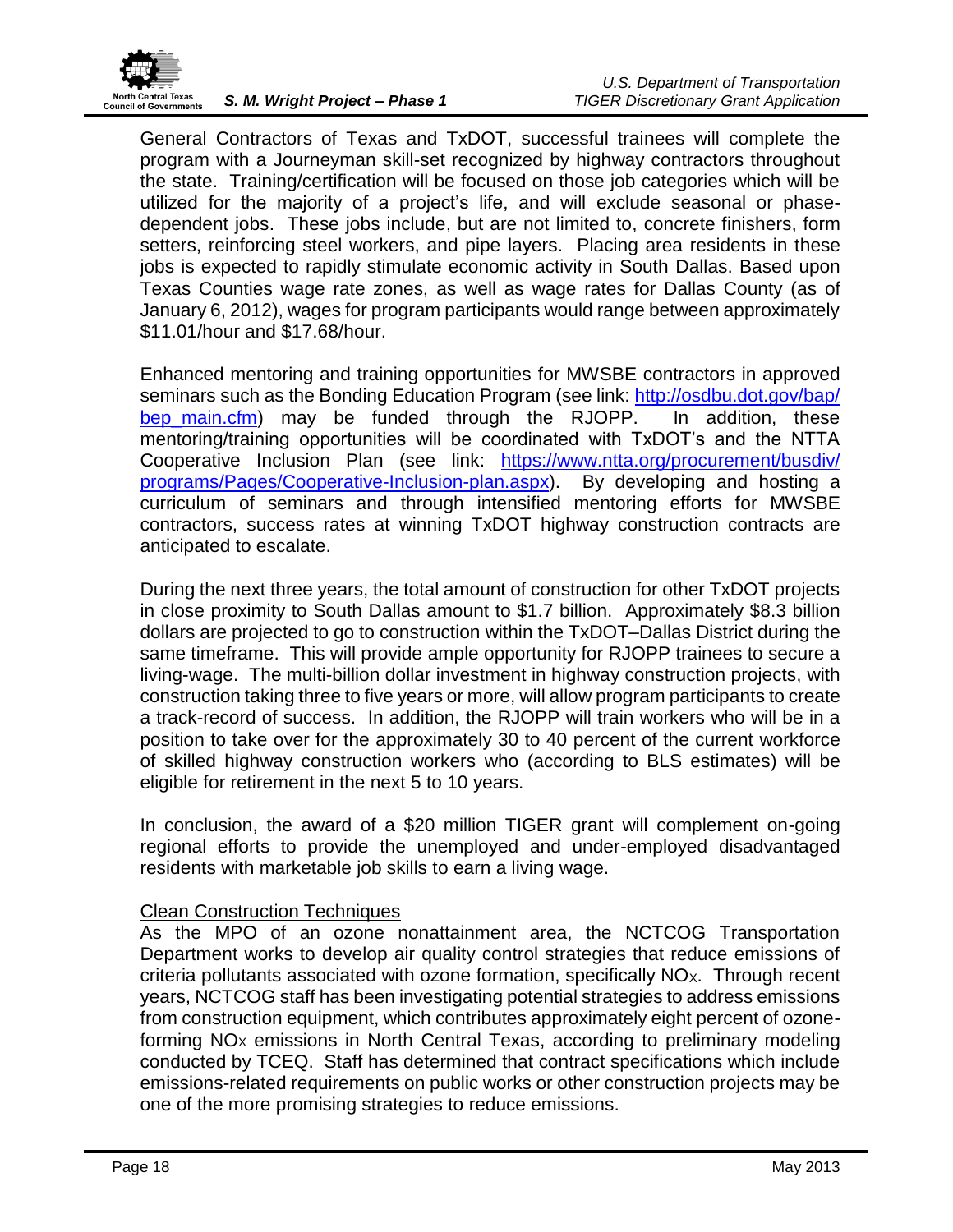

The negative impacts associated with diesel pollution from construction equipment utilized in roadway projects have been recognized at the federal level. Though it was not passed, the Clean Construction Act of 2011 focused on reducing particulate matter (PM) emissions from construction equipment. The NCTCOG Clean Construction Specification is similar in nature to this legislation. However, rather than PM, the local requirements target reductions in  $NO<sub>x</sub>$ , which is the primary determinant of ozone formation in the Dallas-Fort Worth ozone nonattainment area. To set a regional example, take a leadership role, and increase sustainability benefits of this project, NCTCOG will incorporate a Clean Construction Specification on this project. The Clean Construction Specification will help mitigate emissions associated with construction equipment utilized during the construction phase of this project. The specification will require use of construction equipment which meets Tier 2 or better emissions standards, with certain exemptions for situations where such equipment is not practicable (e.g. equipment which is seldom used, equipment brought on-site in an emergency situation). Operational requirements, such as idling limitations, will also be in place. Up to one percent of the total project cost may be utilized to help offset additional project expenses associated with contractors' compliance with this requirement.

# Green Concrete

In October 2006, The North Texas Clean Air Steering Committee (NTCASC), a committee of the NCTCOG Executive Board, passed a resolution requesting that local governments in the nonattainment area give special consideration to purchasing cement sourced from cement kilns which meet lowest emissions levels. This measure was passed as another strategy to work toward reducing ozone-forming emissions, specifically NO<sub>X</sub>. During construction of this project, NCTCOG will also include a requirement that all cement used in the project be sourced from a kiln which meets an emission rate of 1.7 pounds of  $NOx$  per ton of clinker or less. This requirement will ensure that cement is sourced from a kiln which is using a lower-emitting production process compared to industry counterparts.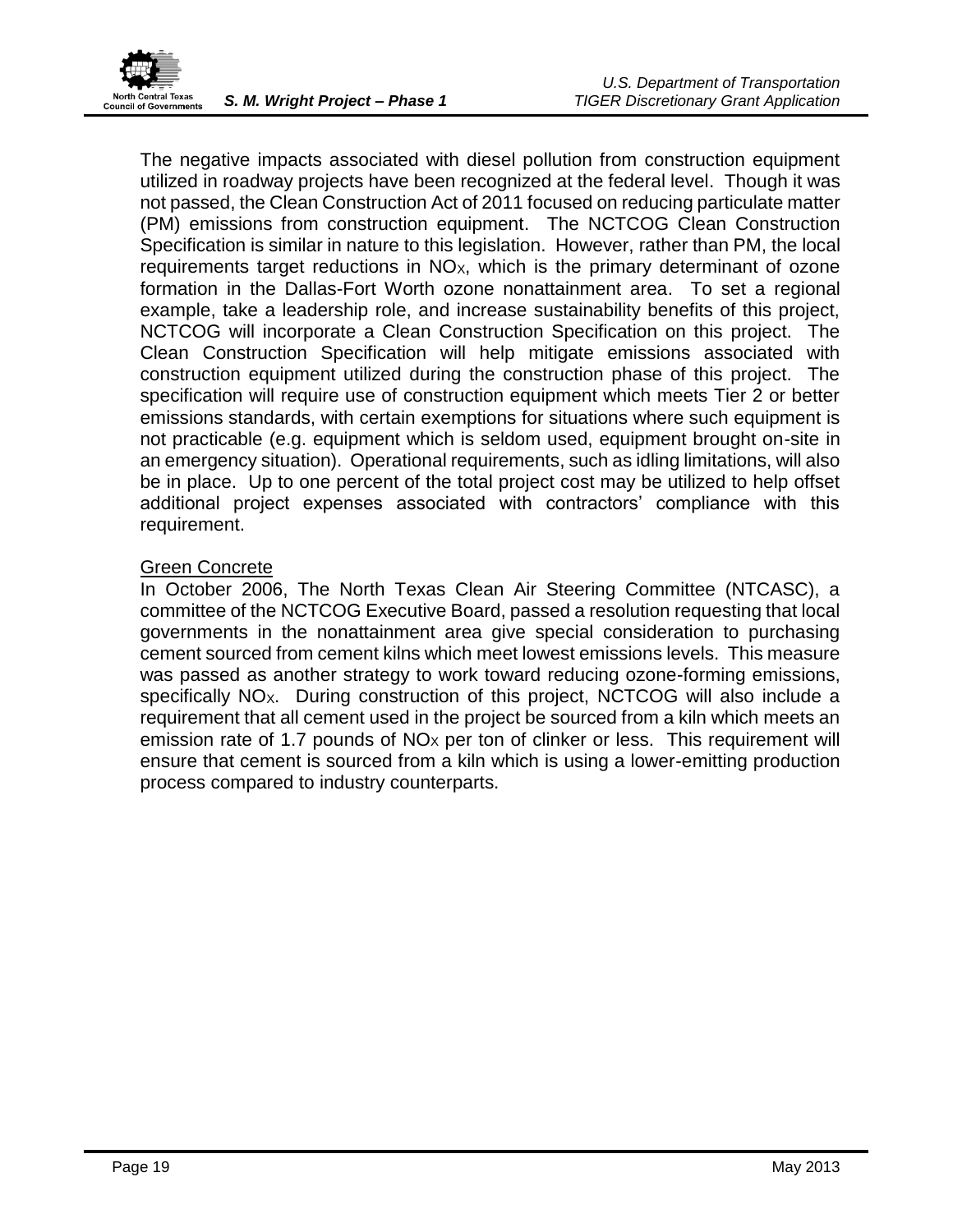

# <span id="page-25-0"></span>**c. Partnership**

The S. M. Wright Project – Phase 1 project demonstrates a strong commitment to collaboration with a broad range of participants, including integration between transportation planning, implementation, and other public service efforts.

# <span id="page-25-1"></span>**i. Jurisdictional and Stakeholder Collaboration**

The public consensus to extend C. F. Hawn Freeway to IH 45 and downsize S. M. Wright Freeway was achieved through a five-year joint study by the City of Dallas, community stakeholders, and TxDOT. The residents and neighborhood leaders in this area have been very active in community development and revitalization. The master plan for S. M. Wright Freeway produced for the City of Dallas study is available at: [http://www.nctcog.org/trans/tip/private/175concept.pdf.](http://www.nctcog.org/trans/tip/private/175concept.pdf) This master plan outlines how the conversion of S. M. Wright to an arterial and subsequent surplus right-of-way can provide community benefits by:

- Eliminating the segregating roadway and overhead bridges
- Buffering the road from adjacent neighborhoods through landscaping
- Installing a pedestrian/bike trail
- Doubling the size of an adjacent city park (Kimble Park)
- Expanding parking at an adjacent retirement home

This project has and will continue to have strong support from elected officials, the City of Dallas, and the community. The connection of US 175 to IH 45 and the reconstruction of S. M. Wright Freeway as an arterial are supported by the City of Dallas *Trinity River Corridor Comprehensive Land Use Plan*, March 2005. The S. M. Wright Project – Phase 1 can help the city and community redevelopment goals to revitalize this area by opening up areas (such as the South Lamar Industrial District) to a new generation of development opportunities.

# <span id="page-25-2"></span>**ii. Disciplinary Integration**

The city and community are looking forward to the neighborhood rejuvenation, improved quality of life, and safety-related opportunities provided by both the proposed S. M. Wright Project – Phase 1 and the freeway-to-parkway conversion in S. M. Wright Project – Phase 2. They feel this new, highly anticipated project will benefit existing residents, in the form of job creation, business opportunities, retail availability, and enhanced neighborhood character.

The Regional Jobs Opportunity Pilot Program (RJOPP) (see Section IV.c – Innovation) represents an integrated effort between multiple disciplines. Public sector participants include: the City of Dallas, TxDOT - Dallas District, Workforce Solutions Dallas, and the North Central Texas Council of Governments. The participating private entities include: Association of General Contractors Texas, Literacy Instruction for Texas (LIFT), CitySquare (a community based organization), and Cornerstone Baptist Church.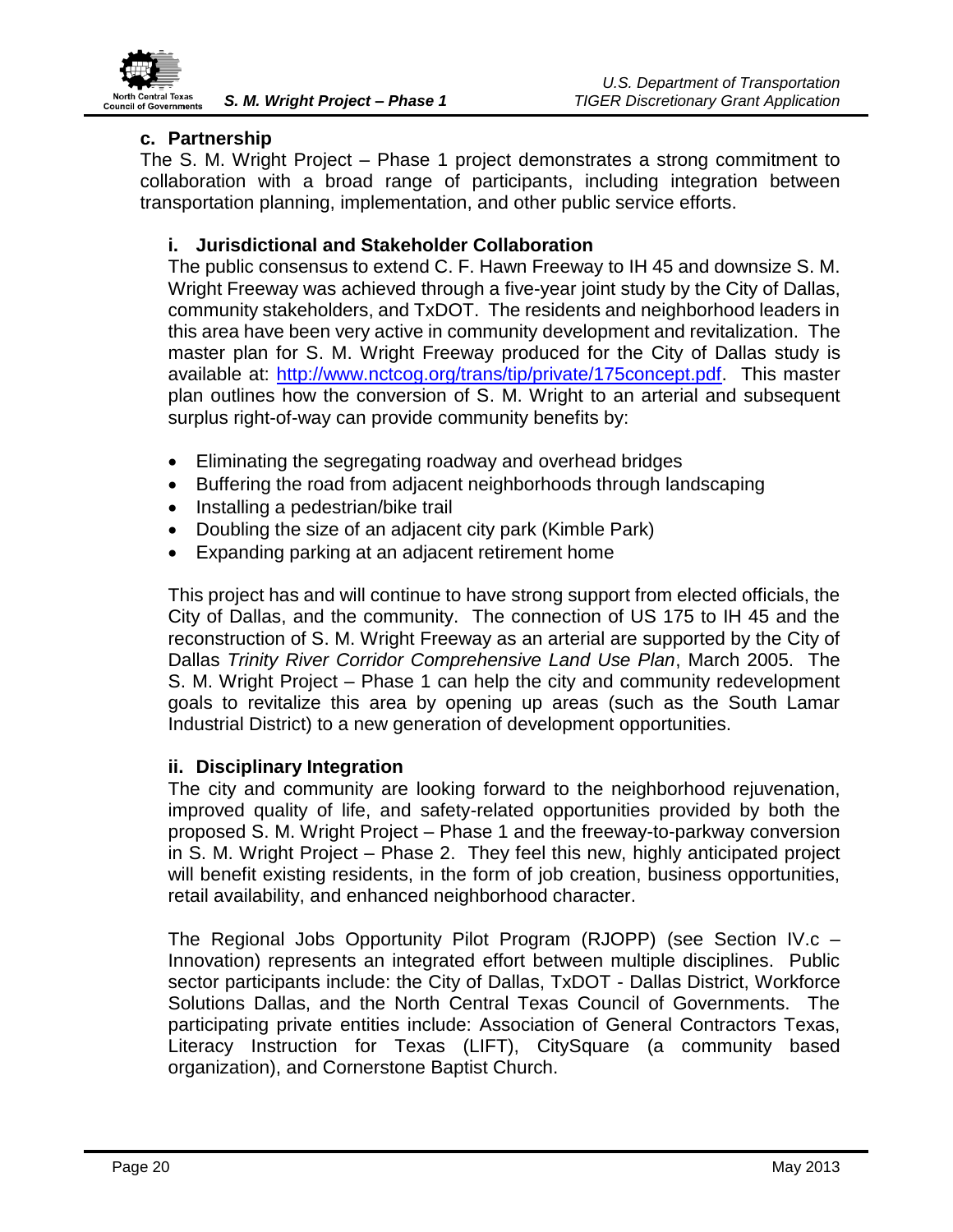

### <span id="page-26-0"></span>**d. Results of Benefit-Cost Analysis**

The benefits described in previous sections were monetized in the BCA Appendix. The benefits of the project documented in the BCA are shown in Exhibit 9. The net present value of the S. M. Wright Project – Phase 1 is shown in Exhibit 10. Applied to a total project cost of \$121.5 million, a substantial net benefit is achieved for both discounting scenarios. Based on a project life of 30 years, the overall effect of this transportation investment will result in a positive **lifetime net benefit** of **\$295.8 million** at three percent and **\$84.6 million** at seven percent, after netting out the cost of the project. The calculations used to determine these totals are discussed in more detail in the BCA.

<span id="page-26-1"></span>

|                              | <b>Benefits</b>         | <b>Benefits</b>        |
|------------------------------|-------------------------|------------------------|
| <b>Benefit Category</b>      | <b>7% Discount Rate</b> | <b>3%Discount Rate</b> |
| Maintenance Savings          | \$561,814               | \$996,154              |
| <b>Fuel Savings</b>          | \$20,232,433            | \$44,898,855           |
| <b>Time Savings</b>          | \$151,830,772           | \$334,987,502          |
| <b>Crash Reduction</b>       | \$9,706,313             | \$22,548,218           |
| Reduced NOX/VOC Emissions    | \$148,641               | \$298,695              |
| <b>Reduced CO2 Emissions</b> | Not Applicable          | \$4,995,179            |

### **Exhibit 9: Total Project Benefits**

### **Exhibit 10: Net Project Benefits**

<span id="page-26-2"></span>

| <b>Discount</b><br>Rate | <b>Net Present</b><br><b>Value of</b><br>$Non-CO2$<br><b>Benefits</b> | <b>Net Present</b><br>Value of CO <sub>2</sub><br><b>Benefits</b> | <b>Net Present</b><br><b>Value of</b><br><b>Total</b><br><b>Benefits</b> | <b>Rounded</b><br><b>Net Present</b><br><b>Value of</b><br><b>Total</b><br><b>Benefits</b> | <b>Return on</b><br><b>Investment</b> |
|-------------------------|-----------------------------------------------------------------------|-------------------------------------------------------------------|--------------------------------------------------------------------------|--------------------------------------------------------------------------------------------|---------------------------------------|
| 7 Percent               | \$79,654,635                                                          | N/A                                                               | \$84,649,815                                                             | \$84.6 million                                                                             | 70 percent                            |
| 3 Percent               | \$290,812,831                                                         | \$4,995,179                                                       | \$295,808,010                                                            | \$295.8 million                                                                            | 243 percent                           |

The overall net effect of this transportation investment will result in a positive lifetime **return on investment** of **243 percent** (\$295.8 million/\$121.5 million) and **70 percent** (\$84.6 million/\$121.5 million), after discounting at three percent and seven percent, respectively. The results of this BCA clearly indicate that this project will provide a lifetime of benefits to the region and will substantially improve the quality of life for its residents.

The BCA used conservative estimates of the benefits of the project to avoid doublecounting. The documented benefits do not include many benefits to the community and to the nation stemming from the project due to the difficulty of developing specific quantitative methods to estimate them. In addition to the benefits documented in the BCA, the project would provide benefits that can only be estimated qualitatively. Those benefits include reduced traffic noise and emissions in the neighborhoods along S. M. Wright Freeway as some commuter traffic is routed directly to IH 45.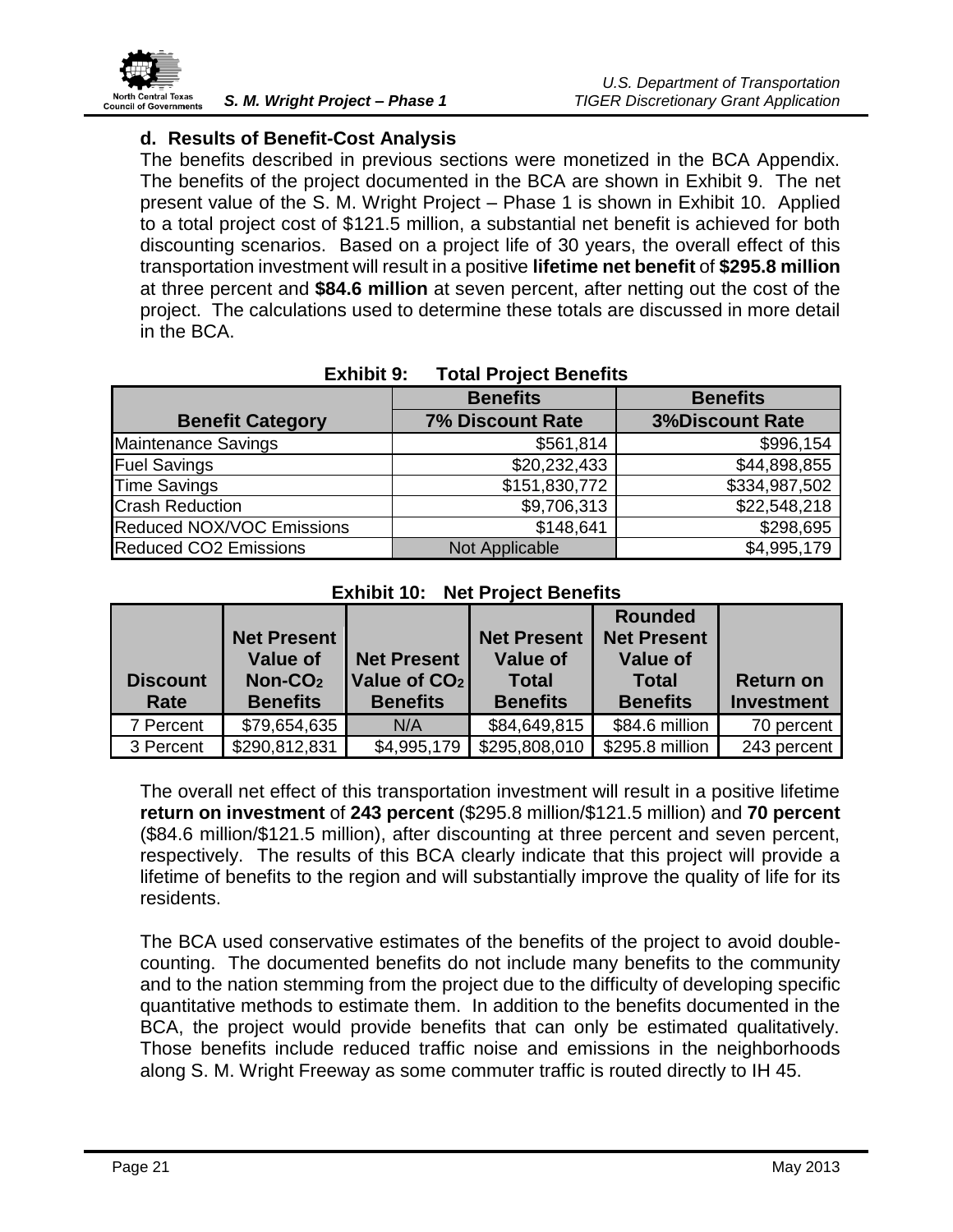

# <span id="page-27-0"></span>**e. Performance Monitoring**

Based on the primary and secondary criteria presented in this application, Exhibit 11 lists performance measures for evaluating the success of this project.

<span id="page-27-1"></span>

|                                     |           | Short-Term (2 to 5 years)<br><b>Performance Measure</b>     |                | Long-Term (5 to 40 years)<br><b>Performance Measure</b> |
|-------------------------------------|-----------|-------------------------------------------------------------|----------------|---------------------------------------------------------|
| <b>Primary Selection Criteria</b>   |           |                                                             |                |                                                         |
| <b>State of Good Repair</b>         |           | PMIS rating above 70                                        | $\bullet$      | PMIS rating above 70                                    |
|                                     | $\bullet$ | Lower maintenance costs                                     | $\bullet$      | Lower maintenance costs                                 |
| Economic<br>Competitiveness         | $\bullet$ | Decrease in unemployment in                                 |                | Within the project area:                                |
|                                     |           | the region and project area                                 | $\bullet$      | Increased median income                                 |
|                                     |           | during construction                                         |                | compared to 2010 census data                            |
|                                     |           |                                                             | $\bullet$      | Decrease in the poverty rate                            |
|                                     |           |                                                             | $\bullet$      | Lower unemployment rate                                 |
|                                     |           |                                                             |                | compared to 2009                                        |
| Livability                          | $\bullet$ | Stabilization of the community<br>conditions and character  | $\bullet$      | Increased community retail and                          |
|                                     |           | Increased accessibility of                                  |                | commercial development<br>Increased community cohesion  |
|                                     |           | disabled persons and                                        | ٠<br>$\bullet$ | Increased community pride and                           |
|                                     |           | pedestrians                                                 |                | character                                               |
|                                     | ٠         | <b>Traffic calming</b>                                      | ٠              | Traffic calming                                         |
| Environmental<br>Sustainability     | $\bullet$ | Decreased traffic delay, fuel                               | $\bullet$      | Decreased traffic delay, fuel                           |
|                                     |           | consumption, CO <sub>2</sub> emissions                      |                | consumption, CO <sub>2</sub> emissions                  |
|                                     | $\bullet$ | Increased travel speeds                                     | ٠              | Increased travel speeds                                 |
| Safety                              | $\bullet$ | Decrease in the number and                                  | $\bullet$      | Decrease in the number and                              |
|                                     |           | severity of accidents                                       |                | severity of accidents                                   |
|                                     | $\bullet$ | Decrease in the number of                                   | $\bullet$      | Decrease in the number of                               |
|                                     |           | fatalities                                                  |                | fatalities                                              |
| <b>Project Readiness</b>            | $\bullet$ | Timely environmental clearance,                             |                |                                                         |
|                                     |           | right of way acquisition,                                   |                |                                                         |
|                                     |           | permitting, letting, and                                    |                |                                                         |
|                                     |           | construction of project                                     |                |                                                         |
| <b>Secondary Selection Criteria</b> |           |                                                             |                |                                                         |
| Innovation                          | $\bullet$ | Job training/placement through                              | $\bullet$      | Implementation of the master                            |
|                                     |           | the RJOPP program                                           |                | plan for S. M. Wright Freeway                           |
|                                     | $\bullet$ | Use of Clean Construction<br>Techniques during construction |                |                                                         |
|                                     | $\bullet$ | Use of Green Concrete in                                    |                |                                                         |
|                                     |           | structures                                                  |                |                                                         |
| Partnership                         | $\bullet$ | Elimination of a major barrier                              | $\bullet$      | Continued partnership in the                            |
|                                     |           | that divides a community                                    |                | redevelopment of the area                               |
|                                     | $\bullet$ | Continued partnership in the                                |                |                                                         |
|                                     |           | redevelopment of the area                                   |                |                                                         |

# **Exhibit 11: Performance Monitoring**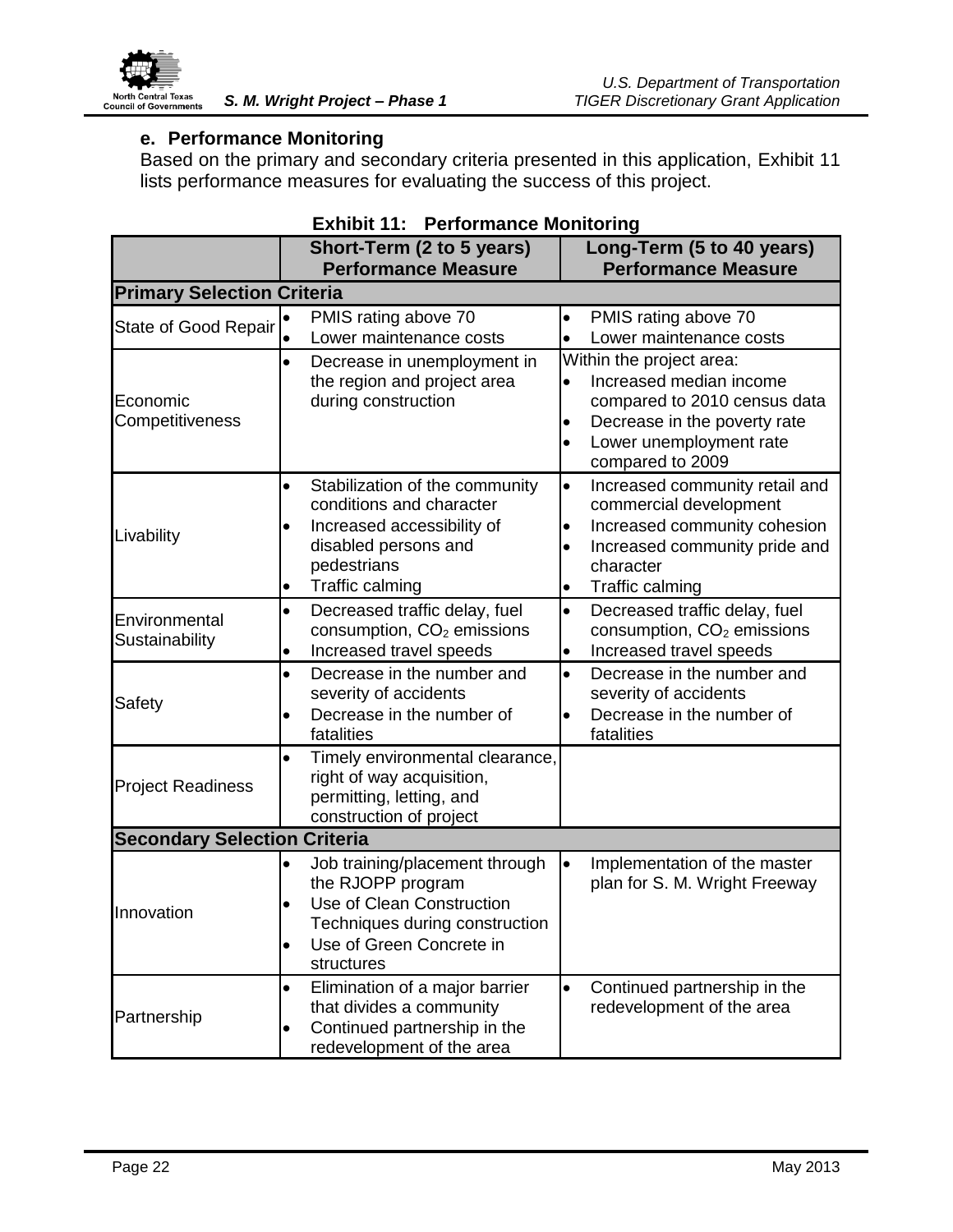

# <span id="page-28-0"></span>**V. Planning Approvals, NEPA, and other Environmental Reviews/Approvals**

### <span id="page-28-1"></span>**a. NEPA Status**

The EA for the S. M. Wright Project, which includes both the Phase 1 and Phase 2 improvements, is currently in the final stages of the NEPA process.

Status of NEPA Process: Draft EA was approved for public release on December 27, 2012. The Public Hearing for the EA was conducted on January 31, 2013. Due to minor project definition revisions associated with the addition of one access ramp, a second Public Hearing for the S. M. Wright Project is scheduled for June 27, 2013.

Additional information can be found at project website: <http://www.smwrightproject.org/>

Anticipated Environmental Clearance: A Finding of No Significant Impact (FONSI) is scheduled for issuance by FHWA during third quarter of calendar year 2013.

The FHWA Texas Division Office has federal oversight authority on the project. The timeline for environmental clearance is based on recent and ongoing communication with Ms. Anita Wilson, Urban Programs Engineer, (512) 536-5951, [Anita.Wilson@dot.gov.](mailto:Anita.Wilson@dot.gov)

### Description of Needed Federal Actions

The project requires environmental and design approval from the FHWA, including completion of an Interstate Access Justification (IAJ) Report. It is also anticipated that a Section 404 permit will be required. For this project, permanent losses to Waters of the US will be below 0.10 acre per location. A US Army Corps of Engineers (USACE) Nationwide Permit #14 (Linear Transportation Projects) will be assumed, as will a Section 401 from TCEQ. Because there are no navigable waters associated with this project, neither a US Coast Guard Section 9 Permit nor a USACE Section 10 Permit will be required. Based on the newly added access ramps, a Section 4(f) permit will also be needed for the project. As these permits and certifications are typically required for many highway projects, and as TxDOT is well-experienced in securing them, no difficulties are foreseen in obtaining them.

# <span id="page-28-2"></span>**b. Legislative Approvals**

Legislative approvals are not required for this project. The Texas Legislature has allocated Proposition 12 funds to this project in the amount of \$13.6 million.

### <span id="page-28-3"></span>**c. State and Local Planning**

### Local Planning

This project is the result of a collaborative planning effort of the City of Dallas, Dallas County, TxDOT, and NCTCOG. The connection of US 175 to IH 45 and the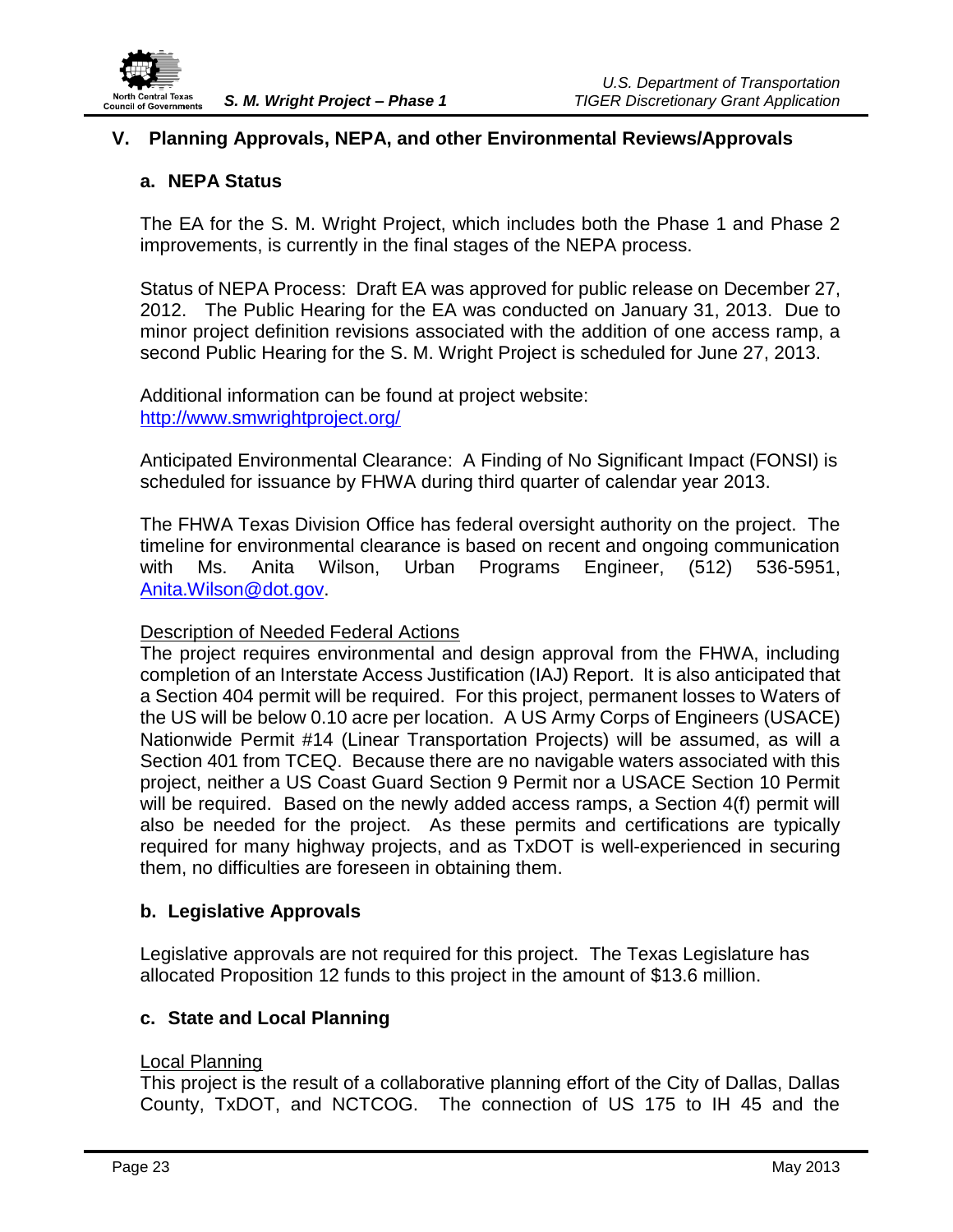

reconstruction of S. M. Wright Freeway as an arterial are included in the City of Dallas *Trinity River Corridor Comprehensive Land Use Plan*, March 2005.

### TIP/STIP Status

The US 175 (S. M. Wright Freeway) project is included in Chapter VII (page VII-69) of *2013-2016 Transportation Improvement Program for North Central Texas* [MPO Project ID Code 20209]. The IH 45 improvements are also listed in Chapter VII (page VII-58) of *2013-2016 Transportation Improvement Program for North Central Texas* [MPO Project ID Code 11266]. The additional \$20 million in construction costs that would be funded through the FY2013 TIGER Grant are not reflected in the current TIP listings, but will be included in the next TIP modification cycle.

### Metropolitan Transportation Plan

The project is consistent with the recommendations found in *Mobility 2035: The Metropolitan Transportation Plan for North Central Texas* and in the draft *Mobility 2035 – 2013 Update*. The Metropolitan Transportation Plan includes this project as a sixlane connection, which will reconfigure the interchange between IH 45 and US 175. The plan also includes the future conversion of S. M. Wright Freeway to an arterial. Because Dallas County is classified as nonattainment of ozone, transportation conformity applies. The project is included in a conforming MTP and the STIP.

# Statewide Transportation Plan

This corridor was included by TxDOT in the *2012 Unified Transportation Plan* and the *Statewide Long-Range Transportation Plan 2035* based on the project's inclusion in the TIP and MTP. This project supports the major goals of both statewide planning documents, including congestion relief, improved safety, air quality, and quality of life, enhanced economic opportunities, and streamlined project delivery.

# <span id="page-29-0"></span>**VI. Federal Wage Rate Certification**

NCTCOG supports entities that comply with federal labor laws. Any procurement activities sponsored by these entities require compliance with all federal, state, and local laws. In addition, in order to qualify for incentives, businesses must abide by all federal, state, and local laws.

As indicated above, NCTCOG complies with Title VII of the Civil Rights Act of 1964 and the Americans with Disabilities Act (ADA). Both of these laws require all private employers, state and local governments, and education institutions that employ 15 or more individuals, private and public employment agencies, labor organizations, and joint labor management committees controlling apprenticeship and training to comply. As a matter of policy and law, these agencies will follow these laws and principles for this (and all) projects.

As the submitting agency, NCTCOG certifies compliance with federal wage rate requirements as indicated on the next page.